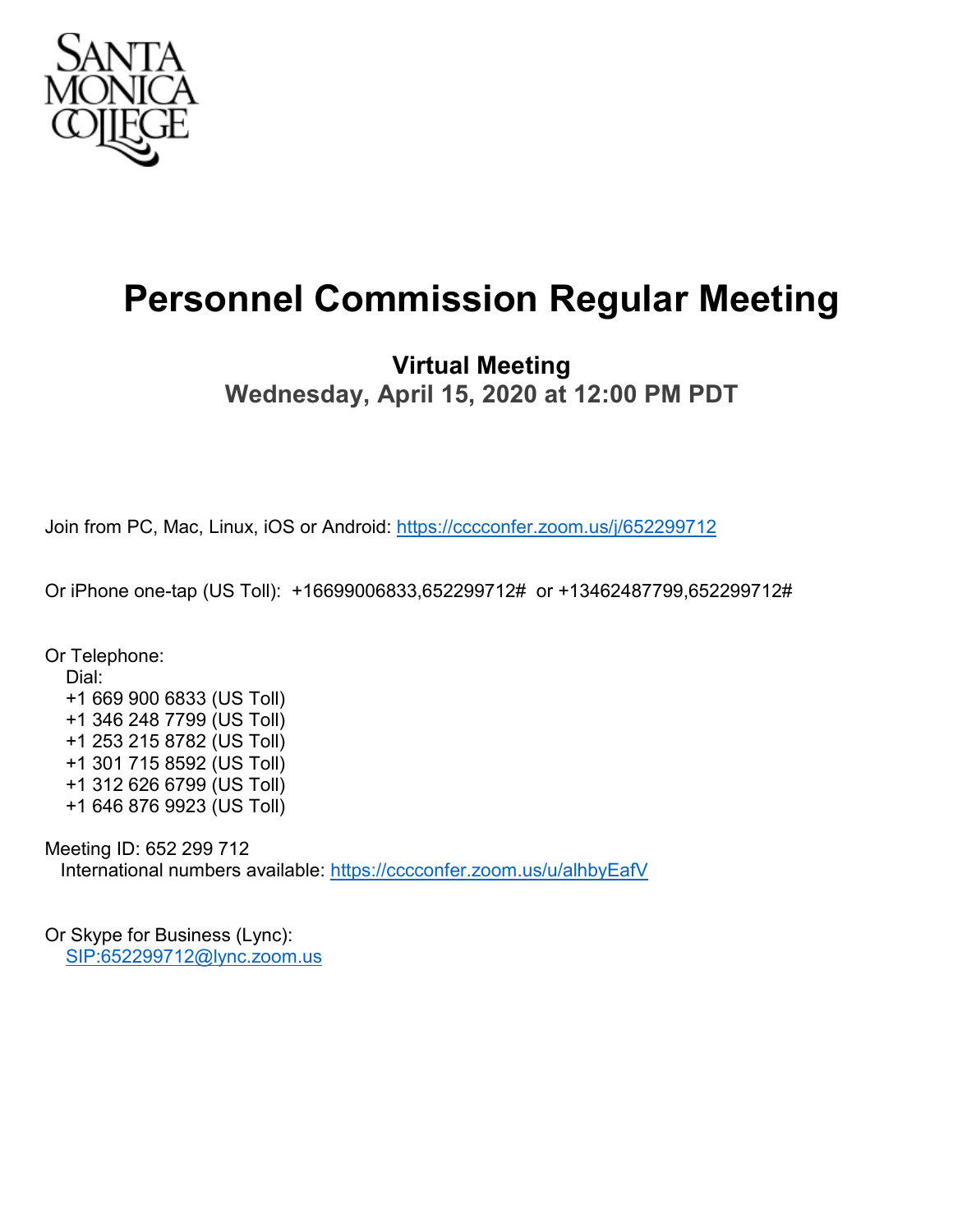| ANTA         | PERSONNEL COMMISSION MEETING AGENDA<br><b>APRIL 15, 2020</b>       |
|--------------|--------------------------------------------------------------------|
| ONICA        | $12:00$ P.M.                                                       |
| <b>DIEGE</b> | <b>**VIRTUAL MEETING**</b>                                         |
|              | No Hardcopy Distribution except at 2714 Pico: Exterior Display Box |

**DEPARTMENTS: PLEASE POST**

3400 Airport/SBDC: Sasha King Academic Affairs: Sharon Thomas Accounts Payable: Cristina Hamblet Admissions & Records: Esau Tovar African American Center: Sherri Bradford Athletics: Sandra Hernandez Auxiliary Services: Ofelia Meza Bundy: Beverly Redd-Walker Business Department: Peter Murray Campus Police Office: Jennifer Jones Campus Store: Jaime Recinos Career Services: Vicky Rothman Cashier's Office: Veronica Romo Center for Media & Design: Jamina Russell Community Education: Alice Meyering Counseling Office: Laurie Guglielmo Custodian Time Clock: Anthony Williams Disabled Students Center: Nathalie Laille Early Childhood Ed.: L. Manson Emeritus College: V. Rankin-Scales English Dept.: Martha Hall EOP&S: Nick Mata ESL Office: Jocelyn Alex Events Office: Yesenia Penate Faculty Association: Peter Morse Financial Aid Office: Stacy Neal Health Sciences: Bronwyn Webber-Gregg Health Office: Nancy Alfaro HSS: Carolyn Baugh Institutional Research: Trena Johnson International Education Center: Ana Jara KCRW: Cheryl Gee Latino Center: Maria Martinez Madison: Gail Johnson Maintenance/Operations: Anisha Fullard Math Village: Kristina Fukuda Media Center: L. Nakamura Modern Language: Travis Grant Music: Lori Geller Outreach & Recruitment: Will Taylor Payroll: Ian Fraser Science: Ingrid Cardwell Student Life: Amelia Trejo Superintendent/Presidents Office: L. Kilian STEM: Vanan Yahnian Theater Arts: Judy Louff W& ED/Bundy: Tricia Ramos

### **ADMINISTRATORS and MANAGERS**

Emeritus: Scott Silverman Facilities: Dennis Biddle HR: Tre'Shawn Hall-Baker Info Tech: Marc Drescher IEC: N. Pressian Instructional Technology: Joshi John Maintenance: Devin Starnes Terry Kamibayashi Operations: Anthony Barlow Derrick Davis Felicia Hudson Robert Villanueva Receiving: Lisa Davis Supplemental Instruction: Wendi DeMorst

### **PRESIDENT/SUPERINTENDENT and SENIOR STAFF**

Superintendent/President: Kathryn Jeffery Executive VP: VP Academic Affairs: Jennifer Merlic VP Business/Admin: Chris Bonvenuto VP Enroll. Services: T. Rodriguez VP Human Resources: Sherri Lee-Lewis VP Student Affairs: M. Tuitasi Senior Director Government Relations & Institutional Communications: Don Girard Community Relations: Kiersten Elliott Public Information: Grace Smith

### **PUBLIC POSTING LOCATIONS**

2714 Pico: exterior display box Library for Public Posting (1) Library for Archives (2) Mailroom SMC Personnel Commission Office SMC Human Resources Staff Lounge

### **EMPLOYEE ORGANIZATIONS**

CSEA Labor Rep.: Jessica Gonzalez CSEA Chapter Pres.: Mike Roberts CSEA Chapter 1st V.P.: Kennisha Green CSEA Chapter 2nd V.P.: Cindy Ordaz CSEA Chief Job Steward: Lee Peterson CSEA Corresponding Sec: Kristina Fukuda CSEA Recording Sec'y: Judith Mosher SMC POA President: – Officer Cadena Mgmnt Assoc: Eve Adler

Revised 3/26/2020

### **IF YOU NEED AN ACCOMMODATION**

Written requests for disability-related modifications or accommodations that are needed in order to participate in the Commission meeting are to be directed to the Personnel Commission Office as soon in advance of the meeting as possible.

**For information regarding Personnel Commission Agenda/Minutes distribution, please contact Personnel Commission at (310) 434-4410.**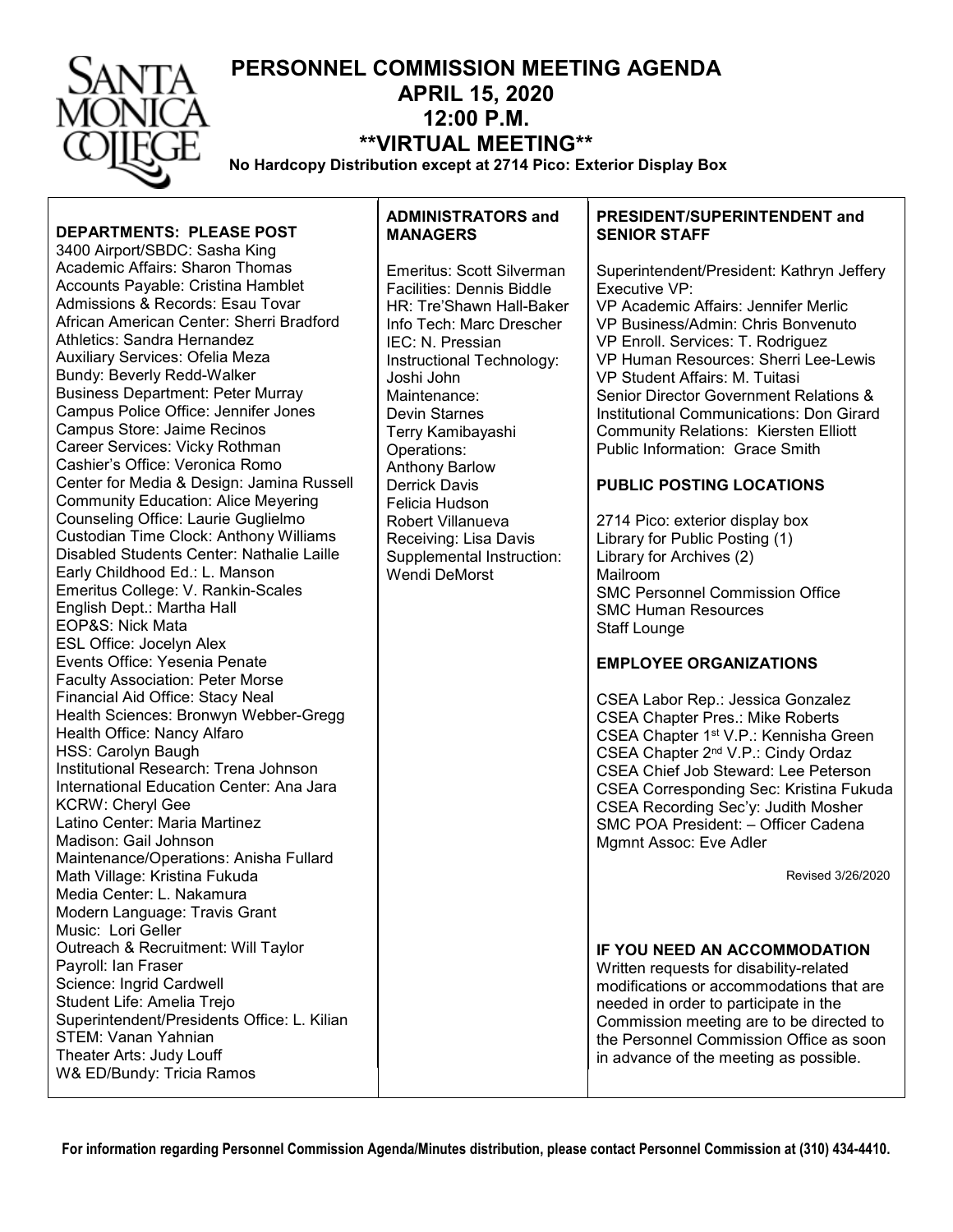### **PUBLIC PARTICIPATION FOR VIRTUAL MEETINGS ADDRESSING THE PERSONNEL COMMISSION**

During the COVID-19 (Coronavirus) Global Pandemic, the Personnel Commission will be conducting virtual public meetings using Zoom. Virtual meetings have been authorized by Executive Order N-25-20 issued by Governor Gavin Newsom and dated March 12, 2020, to reduce and minimize the risk of infection by "limiting attendance at public assemblies, conferences, or other mass events." Zoom meetings will ensure public participation while at the same time complying with the Governor's Stay at Home executive order and Los Angeles County's Safer at Home order.

Members of the public may address the Personnel Commission **concerning any subject that lies within the jurisdiction of the Personnel Commission.** Public participation can occur in one of two ways. Members of the public can submit written comments to be read during the public meeting or they may speak during the Zoom meeting.

Individuals wishing to speak or submit written comments to be read at the Personnel Commission meeting shall send an email to Personnel Commission@smc.edu, by no later than Wednesday, April 15, 2020, 10:00 a.m. The email should include the following information:

- Name
- Department (optional)
- Topic or Agenda Item # to be addressed
- Comments to be read (if submitting written comments)

### Instructions for Speaking to the Commission through Zoom

Speakers may address any specific agenda item, or may provide general comments during the "Public Comments" period. When it is time for the speakers to address the Commission, their name will be called and the microphone on their Zoom account will be activated. A speaker's Zoom Profile should match their real name to expedite this process. After the comment has been given, the microphone for the speaker's Zoom profile will be muted.

All public comments will be subject to the general rules set forth below.

- 1. Five minutes is allotted to each speaker per topic. If there are more than four speakers on any topic or item, the Commission reserves the option of limiting the time for each speaker. A speaker's time may not be transferred to another speaker.
- 2. Each speaker is limited to one presentation per specific agenda item before the Commission, and to one presentation per Commission meeting on non-agenda items.
- 3. Five minutes is allotted to each speaker per topic for general public comments. The speaker must adhere to the topic. Individuals wishing to speak during the Public Comments will be called upon during Public Comments.

Any person who disrupts, disturbs, or otherwise impedes the orderly conduct of any meeting of the Personnel Commission by uttering loud, threatening, or abusive language or engaging in disorderly conduct, shall, at the discretion of the presiding officer or majority of the Personnel Commission, be requested to be orderly and silent and/or removed from the meeting.

No action may be taken on items of business not appearing on the agenda. *Reference: Merit Rule 2.2.8 Government Code sections 54954.2, 54954.3, 54957.9*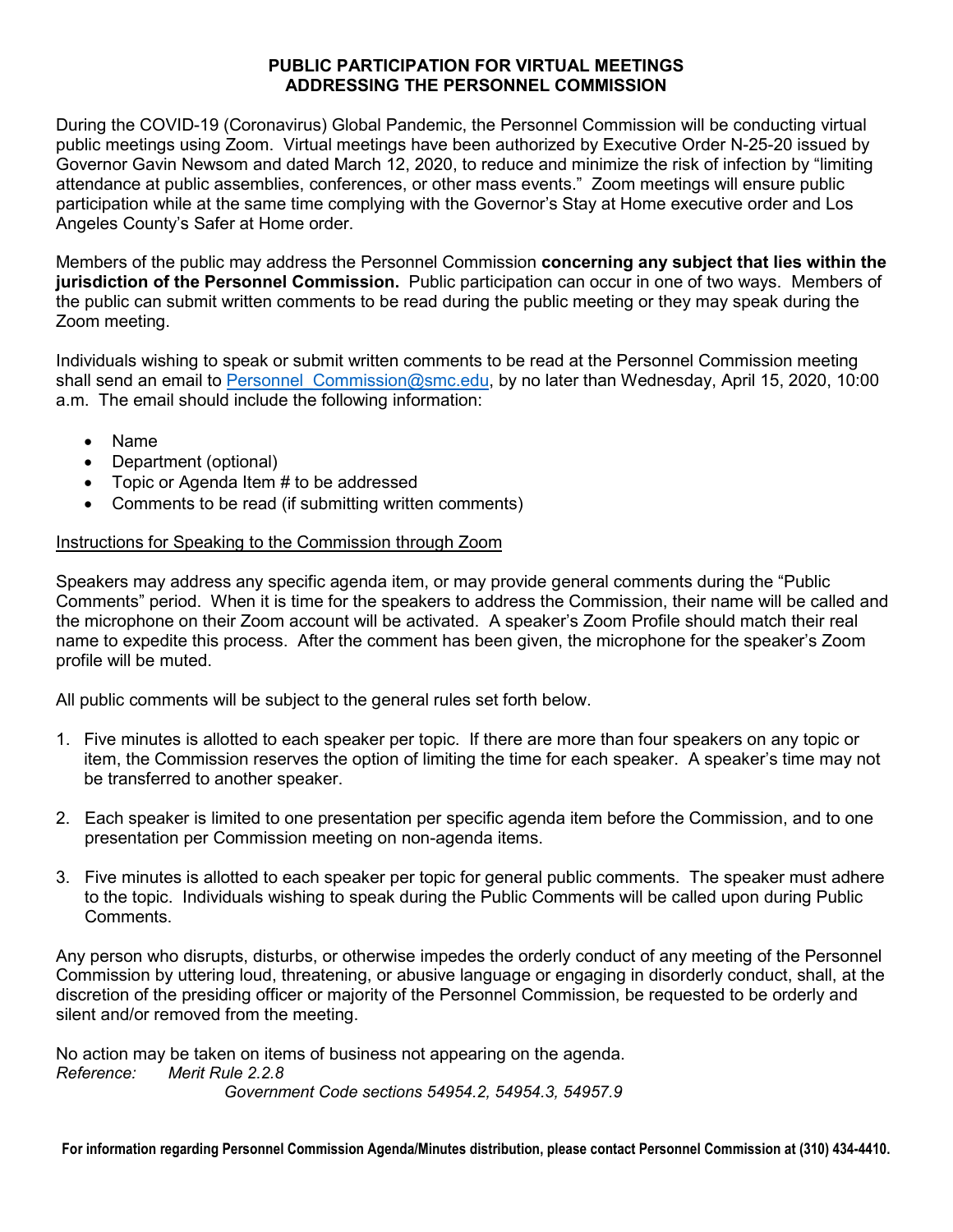### **Santa Monica College Personnel Commission AGENDA of Regular Meeting, Wednesday, April 15, 2020** Any public records, which can be disclosed, related to an open session item on the agenda and distributed to the Personnel *Commissioners less than 72 hours prior to the meeting, are available for public inspection in the Personnel Commission Office, 2714 Pico Blvd, Santa Monica, during normal business hours.*

Any individual or group may address the Personnel Commission during the Comments/Group Chat segment of the meeting regarding any item that is within the Commission's subject matter jurisdiction. However, the Commission will not take action on any item that is not on this agenda.

### **PUBLIC SESSION: 12:00 p.m.**

### **I.ORGANIZATIONAL FUNCTIONS**

- **A.** Call to Order p.m.
- **B.** Roll Call

| <b>Commissioner</b>             | <b>Present</b> | <b>Absent</b> |
|---------------------------------|----------------|---------------|
| Commissioner Metoyer, Chair     |                |               |
| Commissioner Abbott, Vice-Chair |                |               |
| <b>Commissioner Greenstein</b>  |                |               |
| <b>Commissioner Jansen</b>      |                |               |
| <b>Commissioner Leone</b>       |                |               |

### **II.REPORT – DIRECTOR OF CLASSIFIED PERSONNEL**

### **III.COMMENTS AND INFORMATIONAL REPORTS**

**Recognition of Employee Longevity: April 2020**

### **5 YEARS**

- **Balraj Basra, Student Services Clerk, International Education Center**
- **August Faustino, Personnel Analyst, Personnel Commission**
- **Fernando Henriquez, Receiving, Stockroom & Delivery Worker, PCAL**
- **Regina Ip, Web Content & Social Media Manager, Web and Social Media**
- **Lisa Ortega, Custodian, Operations**
- **Dahlia Valle, Disabled Student Services Assistant, Center for Disabled Students**

### **10 YEARS**

**Alice Gheorghiu, Programmer Analyst, MIS**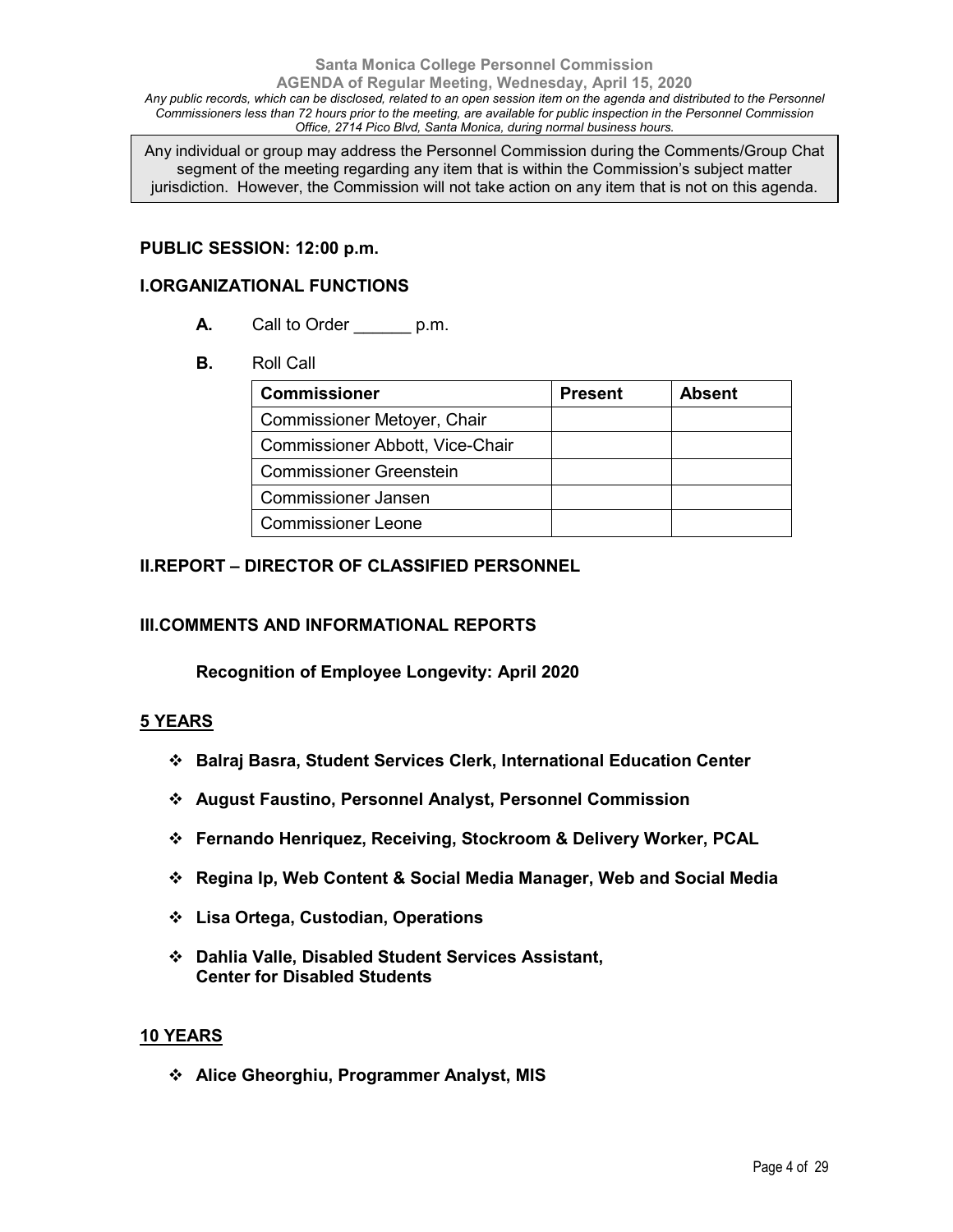### **15 YEARS**

- **Gerardo Lozano, Custodian, Operations**
- **Roland Valdez, Community College Parking Enforcement Officer, Campus Police**
- **Luis Zelaya, Custodian, Operations**

### **20 YEARS**

- **Manuel Islas, Transportation Coordinator, Auxiliary Services**
- **Beverly Redd-Walker, Administrative Assistant I, Bundy Campus**

### **35 YEARS**

- **Michael Jimerson, Cosmetology Assistant, Cosmetology**
	- **A. Comments from Vice President of Human Resources**
	- **B. Comments from CSEA Chapter 36 Representative**
	- **C. Comments from Management Association President**
	- **D. Comments from Personnel Commission Staff**
	- **E. Public Comments (non-actionable comments from those in attendance)**
	- **F. Comments by Personnel Commissioners**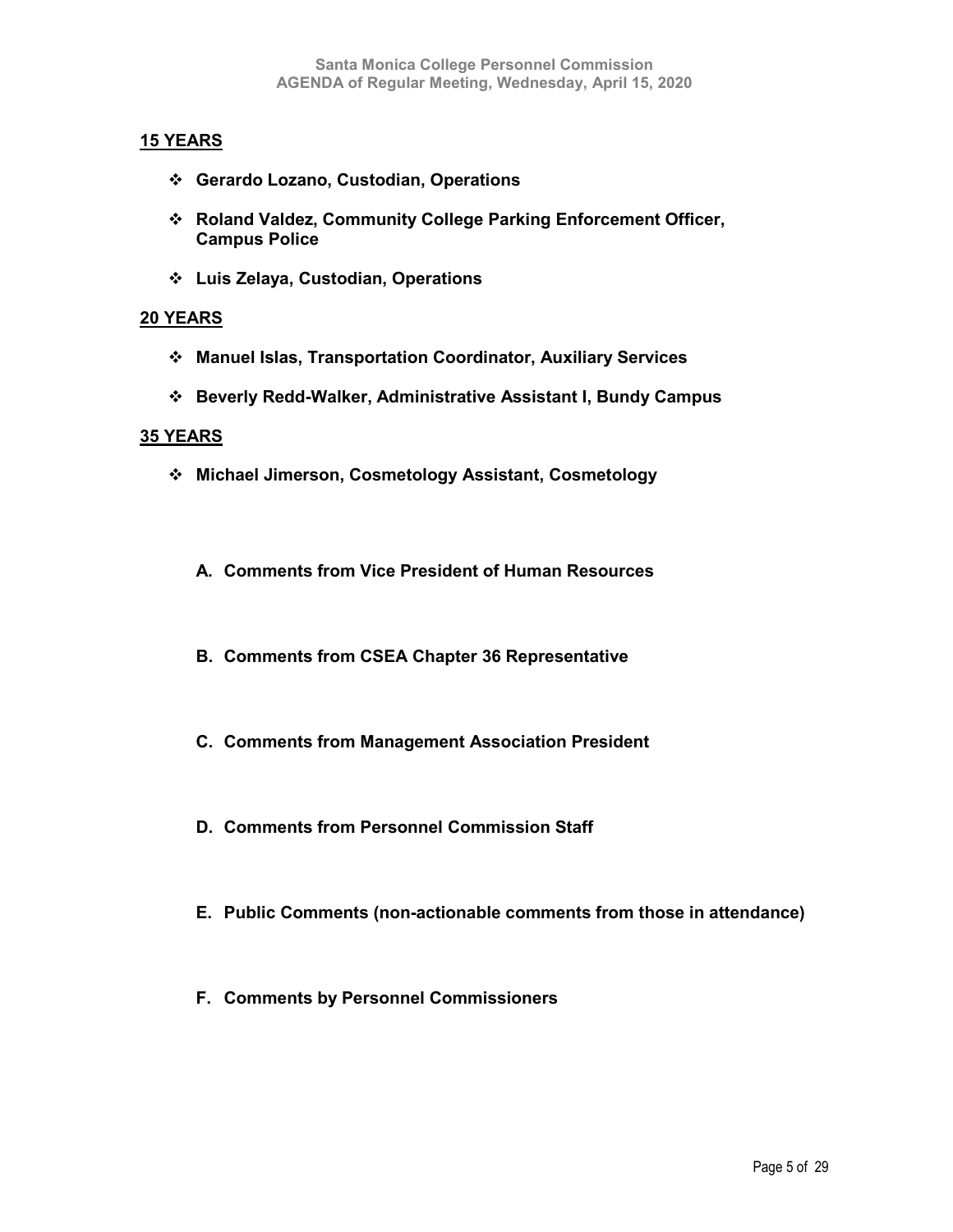### **IV.AGENDA REPORTS – MAJOR ITEMS OF BUSINESS**

| # | <b>ITEM</b>                                                                                                                                                                                                                                                                                                                                                                                                                         | Page |
|---|-------------------------------------------------------------------------------------------------------------------------------------------------------------------------------------------------------------------------------------------------------------------------------------------------------------------------------------------------------------------------------------------------------------------------------------|------|
|   | Personnel Commission Budget Fiscal Year 2020-2021 Presentation of the Initial Personnel<br>Commission Budget for Fiscal Year 2020-2021. First Reading.                                                                                                                                                                                                                                                                              |      |
| 2 | Request for Approval of Amendment to Rules and Regulations of the Classified Service.<br>Chapter 3 Second Reading:<br>Merit Rule 3.3.9.B Reclassification Downward<br>$\bullet$<br>Merit Rule 3.3.10 Re-employment List for Displaced Incumbents<br>$\bullet$<br>Merit Rules 3.3.11 Reappraisal of Eligibility List Due to Reclassification<br>$\bullet$<br>Merit Rules 3.3.12 Impact of Reclassification on Seniority<br>$\bullet$ | 9    |
| 3 | Request for Approval of Amendment to Rules and Regulations of the Classified Service.<br>Chapter 9 First Reading:<br>Merit Rule 9.1.1: Procedure for Certification of Payrolls<br>$\bullet$<br>Merit Rule 9.2.1: Assignment Data<br>$\bullet$<br>Merit Rule 9.2.2: Orientation of New Employees                                                                                                                                     | 12   |

### **V.CONSENT AGENDA**

### **(All items will be considered and approved in one motion unless removed by a Personnel Commissioner for discussion.)**

| #  | <b>ITEM</b>                                                                      | Page |
|----|----------------------------------------------------------------------------------|------|
| 4  | Ratification of Eligibility Lists:                                               | 14   |
|    | <b>Senior Career Services Advisor</b>                                            |      |
|    | <b>Extension of Eligibility Lists:</b>                                           |      |
|    | <b>Administrative Assistant I</b><br>$\bullet$                                   |      |
| 5  | Human Resources Specialist<br>$\bullet$                                          | 15   |
|    | Information Systems Security Officer<br>$\bullet$                                |      |
|    | <b>Student Services Assistant</b><br>$\bullet$                                   |      |
|    | <b>Student Services Specialist</b><br>$\bullet$                                  |      |
| 6  | Ratification of Limited Term Assignment: Administrative Assistant II             | 17   |
| 7  | Ratification of Working Out of Class and Limited Term Assignments and Extensions | 18   |
|    | <b>Approval of Minutes:</b>                                                      |      |
| 8  | Regular Meeting - March 18, 2020<br>$\bullet$                                    | 21   |
|    | Special Meeting - April 1, 2020<br>$\bullet$                                     |      |
| 9  | Advisory Item: Appointments to Provisional Assignments                           | 22   |
| 10 | Advisory Item: Appointments to Limited Term Positions                            | 23   |
| 11 | Information Item: Classification & Compensation Status Report                    | 24   |
| 12 | Information Item: Recruitment & Examination Status Report                        | 28   |

### **VI.ADJOURN**

### **Next regularly scheduled meeting: Wednesday, May 20 at 12:00 p.m.**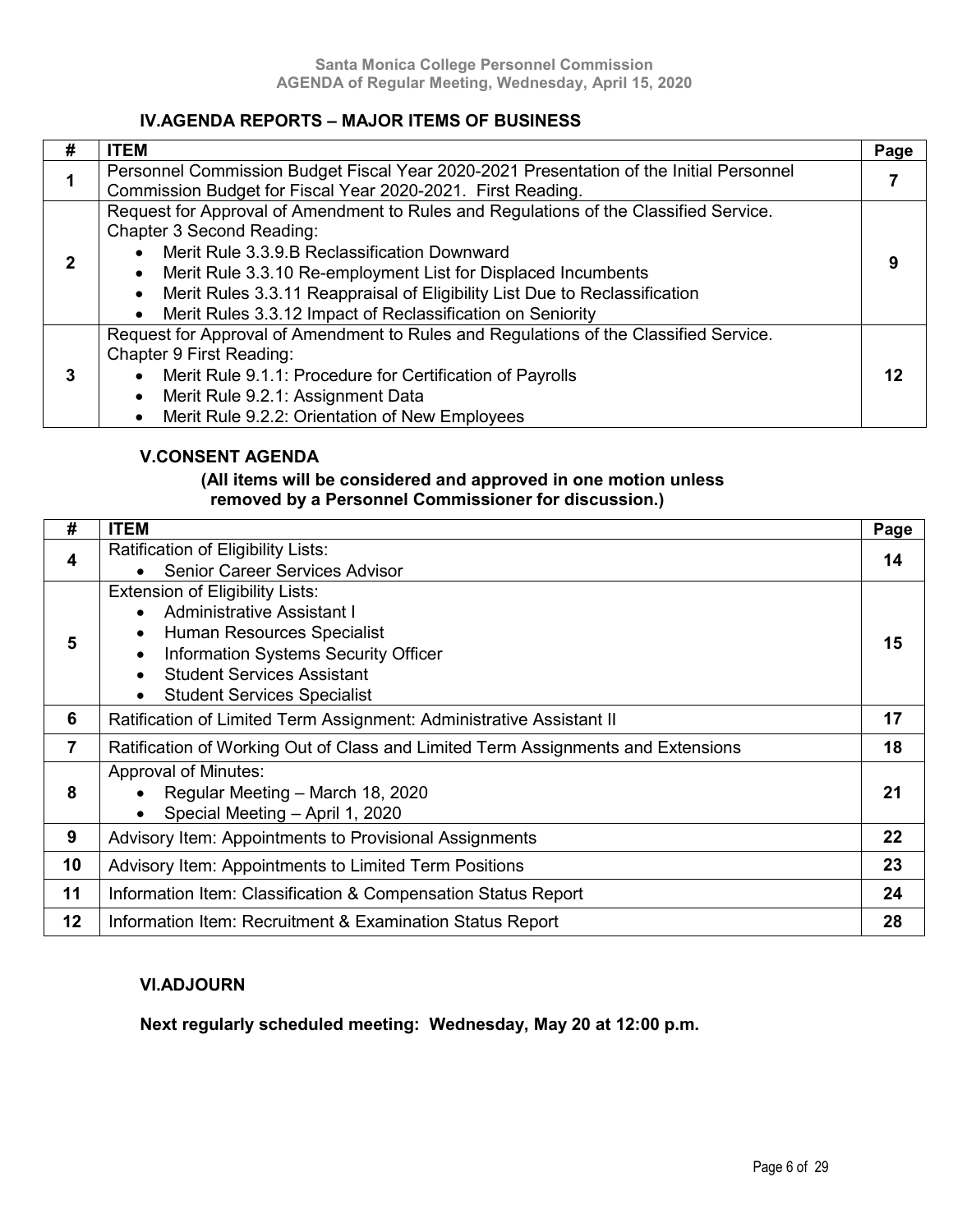### SUBJECT: **PERSONNEL COMMISSION BUDGET FISCAL YEAR 2020 – 2021 PRESENTATION OF THE INITIAL PERSONNEL COMMISSION BUDGET FOR FISCAL YEAR 2020-2021. FIRST READING.**

(Note: No formal action will be taken at this meeting.)

- DATE: April 15, 2020
- TO: Members of the Personnel Commission
- FROM: Carol Long, Director of Classified Personnel

The attached proposed budget for the operation of the Personnel Commission Office for Fiscal Year 2020-2021 is submitted to the Personnel Commission for review and discussion by the Director of Classified Personnel.

In accordance with Merit Rule 2.4.1 (A), the Personnel Director shall prepare and submit to the Commission a proposed operating budget for the next ensuing fiscal year. The budget shall be submitted for a first reading no later than the appropriate Commission meeting in April.

### **Summary**

The Personnel Commission budget for Fiscal Year 2020-2021 reflects the following adjustments against the prior year's budget:

- 5.8% increase in total salary and benefits due to the following changes:
	- o Mandatory 10.2% increase in employee benefits
	- o Mandatory step and column increases in salary

There are no increases anticipated during the next fiscal year for Total Operating Expenses. Outside of the mandatory salary and benefits increases, the initial budget will remain flat. There are no discretionary increases being requested at this time.

Overall, the Personnel Commission is requesting a 5.5% increase to its budget for Fiscal Year 2020-2021.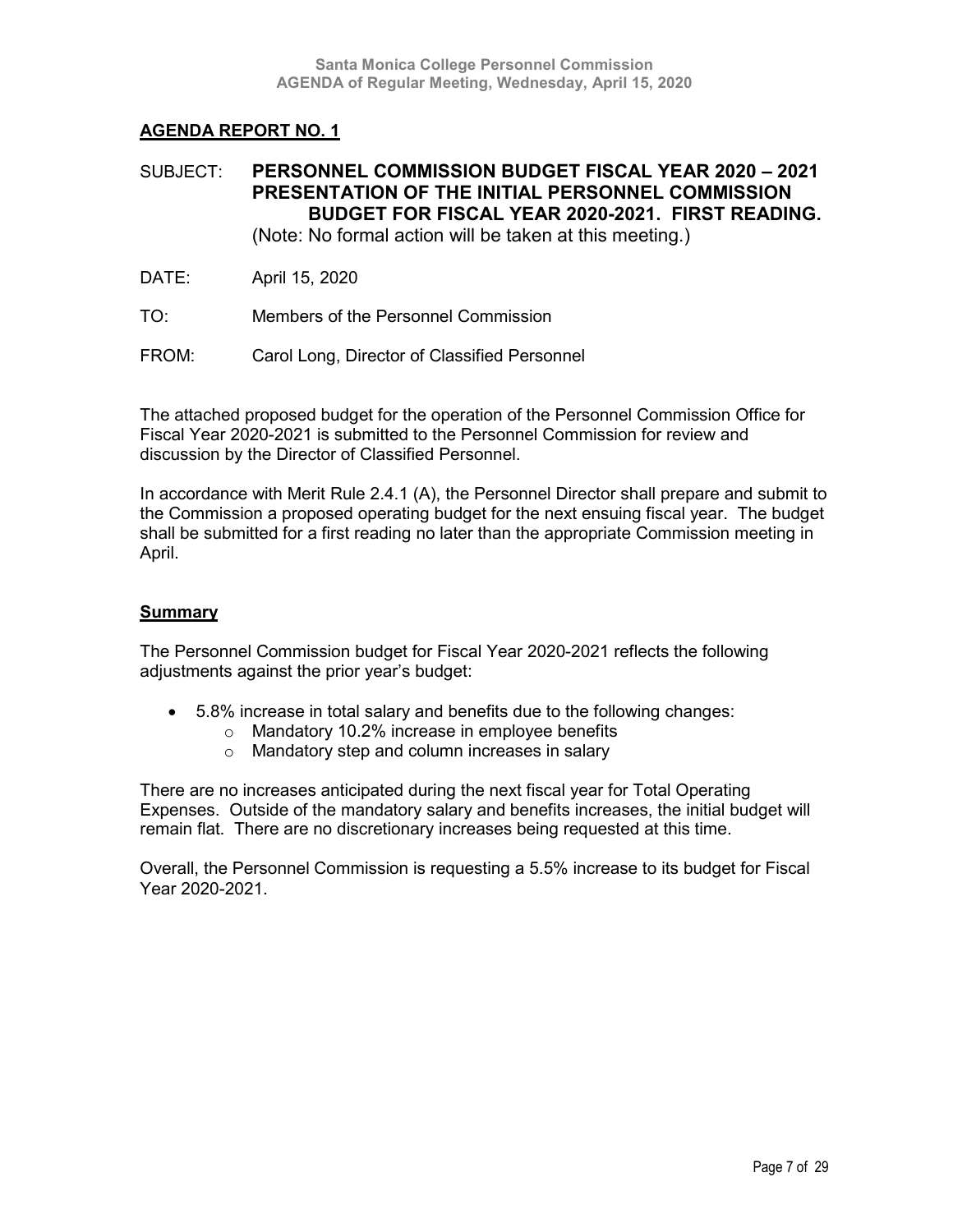### **PERSONNEL COMMISSION BUDGET 2020-2021**

| <b>Description</b>                          | <b>Object</b> | 2019/2020     |              | 2020/2021                  |                |                            | <b>Difference</b> | $\frac{0}{0}$<br>Change |
|---------------------------------------------|---------------|---------------|--------------|----------------------------|----------------|----------------------------|-------------------|-------------------------|
| Administrative &<br>Management              | 2110          | \$            | 377,414.00   | \$                         | 377,414.00     |                            | \$0               |                         |
| Clerical                                    | 2120          | \$            | 485,800.00   | \$                         | 523,098.00     | \$                         | 37,298.00         | 7.7%                    |
| <b>Clerical Hourly</b><br>(Temporary Staff) | 2323          |               | 11,000.00    | 11,000.00                  |                | \$                         |                   |                         |
| <b>Clerical Overtime</b>                    | 2324          |               | 2,000.00     |                            | 2,000.00       | \$                         |                   |                         |
| <b>Personnel Commissioners</b>              | 2380          |               | 7,725.00     |                            | 7,725.00       | $\frac{1}{2}$              |                   |                         |
| <b>Other Classified Hourly</b>              | 2393          |               | 0.00         |                            | 0.00           | $\boldsymbol{\mathsf{\$}}$ |                   |                         |
| Benefits (Staff - 47%)                      | Various       | \$            | 411,191.00   | \$                         | 453,228.00     | \$                         | 42,037.00         | 10.2%                   |
| <b>Benefits (Commissioners)</b>             | Various       | \$            | 82,990.00    | \$                         | 82,990.00      | $\boldsymbol{\mathsf{\$}}$ |                   |                         |
| <b>Total Salary &amp; Benefits</b>          |               | \$            | 1,378,120.00 | $\mathbb{S}^-$             | 1,457,455.00   | \$                         | 79,335.00         | 5.8%                    |
|                                             |               |               |              |                            |                |                            |                   |                         |
| <b>Supplies</b>                             | 4550          | \$            | 4,396.00     | \$                         | 4,396.00       | $\mathfrak{S}$             |                   |                         |
| Mileage                                     | 5210          | \$            | 150.00       | \$                         | 150.00         | $\boldsymbol{\mathsf{\$}}$ |                   |                         |
| Conf./Training/Staff<br>Development         | 5220          | \$            | 6,200.00     | \$                         | 6,200.00       | \$                         |                   |                         |
| <b>Meeting Reimbursements</b>               | 5241          | \$            |              | \$                         |                | $\boldsymbol{\mathsf{\$}}$ |                   |                         |
| <b>Meals/Catering for Raters</b>            | 5242          | \$            | 2,000.00     | \$                         | 2,000.00       | \$                         |                   |                         |
| Dues & Memberships                          | 5310          | \$            | 3,500.00     | \$                         | 3,500.00       | $\frac{1}{2}$              |                   |                         |
| Repairs & Equipment<br>Maintenance          | 5650          | \$            | 400.00       | \$                         | 400.00         | $\boldsymbol{\mathsf{S}}$  |                   |                         |
| Legal                                       | 5730          | \$            | 20,000.00    | \$                         | 20,000.00      | $\frac{1}{2}$              |                   |                         |
| Off Campus Printing                         | 5820          | \$            |              | \$                         |                | $\boldsymbol{\mathsf{\$}}$ |                   |                         |
| Advertising                                 | 5830          | \$            | 6,500.00     | \$                         | 6,500.00       | $\boldsymbol{\mathsf{\$}}$ |                   |                         |
| Software Licensing                          | 5840          | \$            | 11,400.00    | \$                         | 11,400.00      | \$                         |                   |                         |
| Postage                                     | 5850          | \$            |              | \$                         |                | $\frac{1}{2}$              |                   |                         |
| <b>Other Contract Services</b>              | 5890          | \$            |              | \$                         |                | \$                         |                   |                         |
| <b>Total Operating</b><br><b>Expenses</b>   |               | $\frac{1}{2}$ | 54,546.00    | $\boldsymbol{\mathsf{\$}}$ | 54,546.00      |                            | \$0.00            | 0.0%                    |
|                                             |               |               |              |                            |                |                            |                   |                         |
| <b>Total Budget</b>                         |               | \$            | 1,432,666.00 |                            | \$1,512,001.00 | $\boldsymbol{\mathsf{S}}$  | 79,335.00         | 5.5%                    |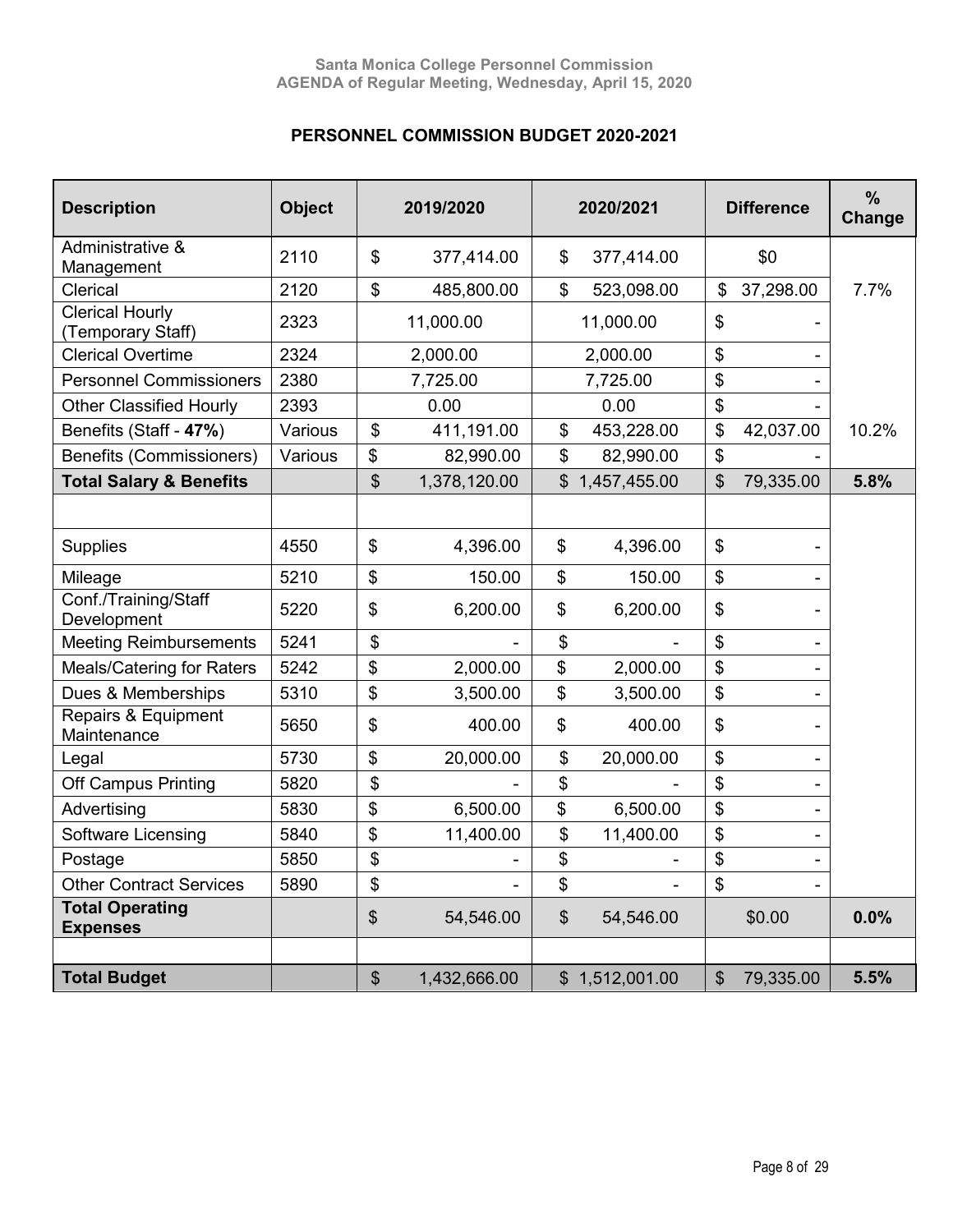SUBJECT: **AMENDMENT TO RULES AND REGULATIONS OF THE CLASSIFIED SERVICE - CHAPTER 3 - SECOND READING MERIT RULE 3.3.9.B: RECLASSIFICATION DOWNWARD MERIT RULE 3.3.10: RE-EMPLOYMENT LIST FOR DISPLACED INCUMBENTS MERIT RULE 3.3.11: REAPPRAISAL OF ELIGIBILITY LIST DUE TO RECLASSIFICATION MERIT RULE 3.3.12: IMPACT OF RECLASSIFICATION ON SENIORITY**

- DATE: April 15, 2020
- TO: Members of the Personnel Commission
- FROM: Carol Long, Director of Classified Personnel

Proposed changes to Chapter 3, Merit Rules 3.3.9.B – 3.3.12, are attached for a second reading. If approved by the Personnel Commission, these revisions will be formally adopted into our Merit Rules.

Recommendations were developed with input from the Merit Rules Advisory Committee. Goals of these changes include clarifying the reclassification process, providing additional protection for employees who might be displaced through the reclassification process, and increasing transparency for both management and staff who are participating in this process.

### 3.3.9 EFFECTS of RECLASSIFICATION ON INCUMBENTS

### B. Reclassification Downward

The reclassification of a position or group of positions to a class with a lower salary range, shall have the following effect on incumbents

1. If theThe incumbent has been performing satisfactorily, he/she shall be offered the opportunity to transferred to any vacant position within the same classificationfor which he/she qualified and which is at his/her present salary range. If no vacancy exists, the employee may elect one of the following: will be demoted to the class to which his position is now allocated. Salary for the employee shall be Y-rated as provided Merit Rule 12.2.13.

An occupied position shall not be reclassified downward until it becomes vacant.

a. to demote in place;

b. to transfer to a vacant position at the same range;

c. to bump in class or to a previous lower class;

d. to be laid off.

### C. Abolishment of Position

When a position is abolished the incumbent may be transferred, demoted or laid off as determined by these rules.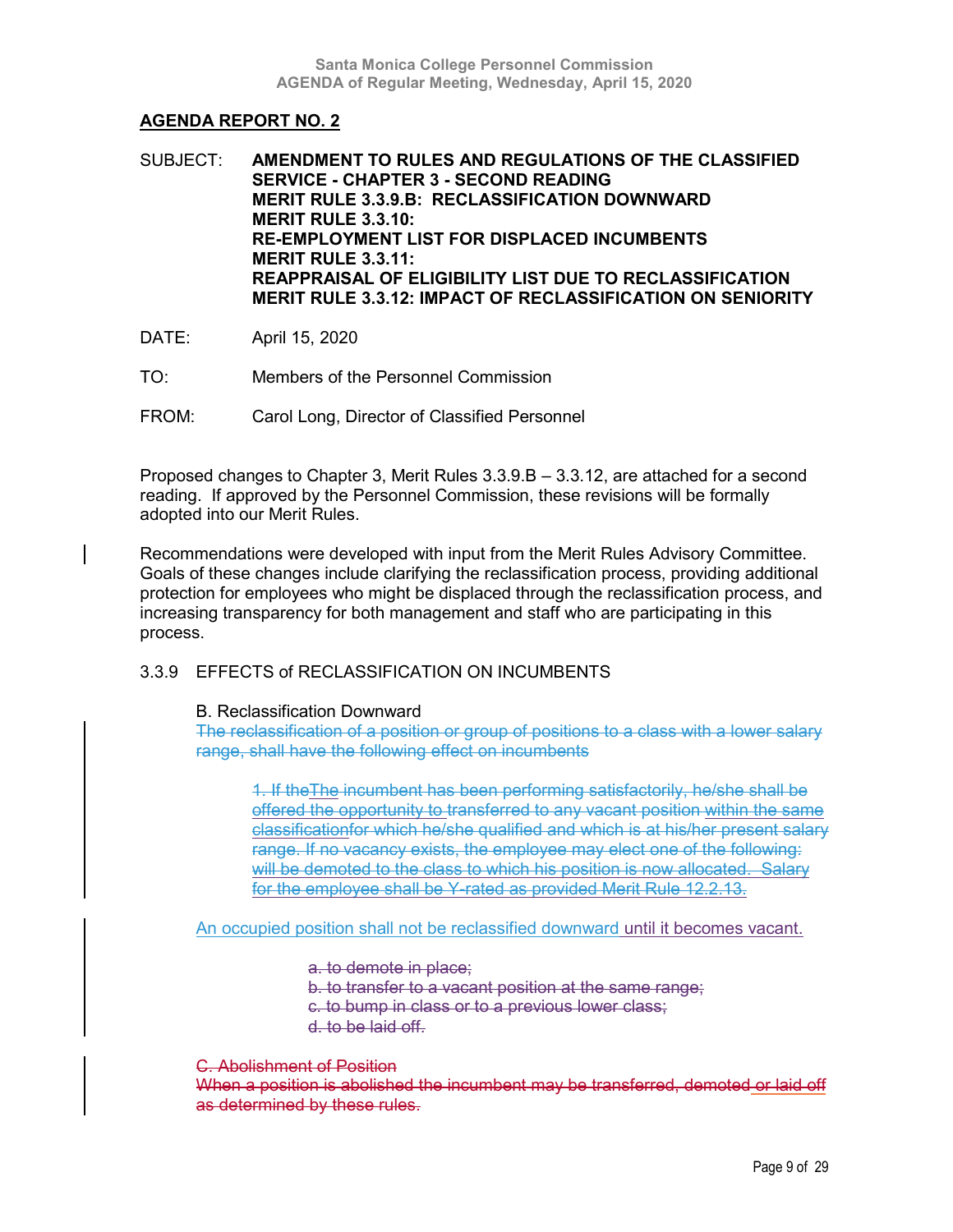### D. Period of Ineligibility for Reclassification

An employee, who has been reclassified with his/her position, shall be ineligible for subsequent reclassification with his/her position for a period of at least two (2) years from the date on which the reclassification became effective.

E. Effect of Reorganization or Reassignment on Classification Any positions which are created or changed as a result of a sudden reorganization or assignment of new duties and responsibilities shall be filled through normal competitive selection processes as provided in these rules. This rule shall apply to positions that are occupied at the time of reclassification. If reclassification occurs in a vacant position, the position shall be filled through normal selection processes as determined by these rules.

### 3.3.1210 REEMPLOYMENT LIST FOR DISPLACED INCUMBENTS

A. Any displacement of a regular employee which results from the reclassification of a position or class of positions, shall be considered a layoff for lack of work and an appropriate reemployment list shall be established in accordance with these rules. The employee shall have the right of reemployment into his/her previous classification for a period of up to 39 months, provided that the class has not changed substantially or been abolished as the result of a classification study.

B. This rule shall be followed in all instances where of a reclassification has resulted in a position or group of positions being upgraded, downgraded, sustained, laterally reallocated to a new classification.

### 3.3.43104 REAPPRAISAL OF ELIGIBILITY AND EMPLOYMENT LISTS DUE TO RECLASSIFICATION

The reclassification of all positions in a class automatically changes reclassifies the mandatory reemployment list (if any) for that class.

- A. Any reemployment or reinstatement list for a classification shall be retitled when all positions in the classification are reclassified.
- B. The Personnel Commission shall also-review the appropriateness of the current eligibility list for the class, if any, to determine whether or not is it should be changed to reflect the new class title or abolished. The Director of Classified Personnel shall recommend to the Personnel Commission whether the current eligibility and employment lists are to be reclassified.
- C. Salary reallocation of classes shall have no effect on lists. <del>, unless the Personnel</del> Commission makes a specific finding to the contrary.

### 3.3..14112 IMPACT OF RECLASSIFICATION ON SENIORITY

When Aan employee who is reclassified with the position, seniority will be impacted as follows: transfers his or her seniority to the new classification.

A. When an employee is reclassified from an existing classification to a new classification, the employee will keep seniority in former classification, and will begin new seniority in the new classification.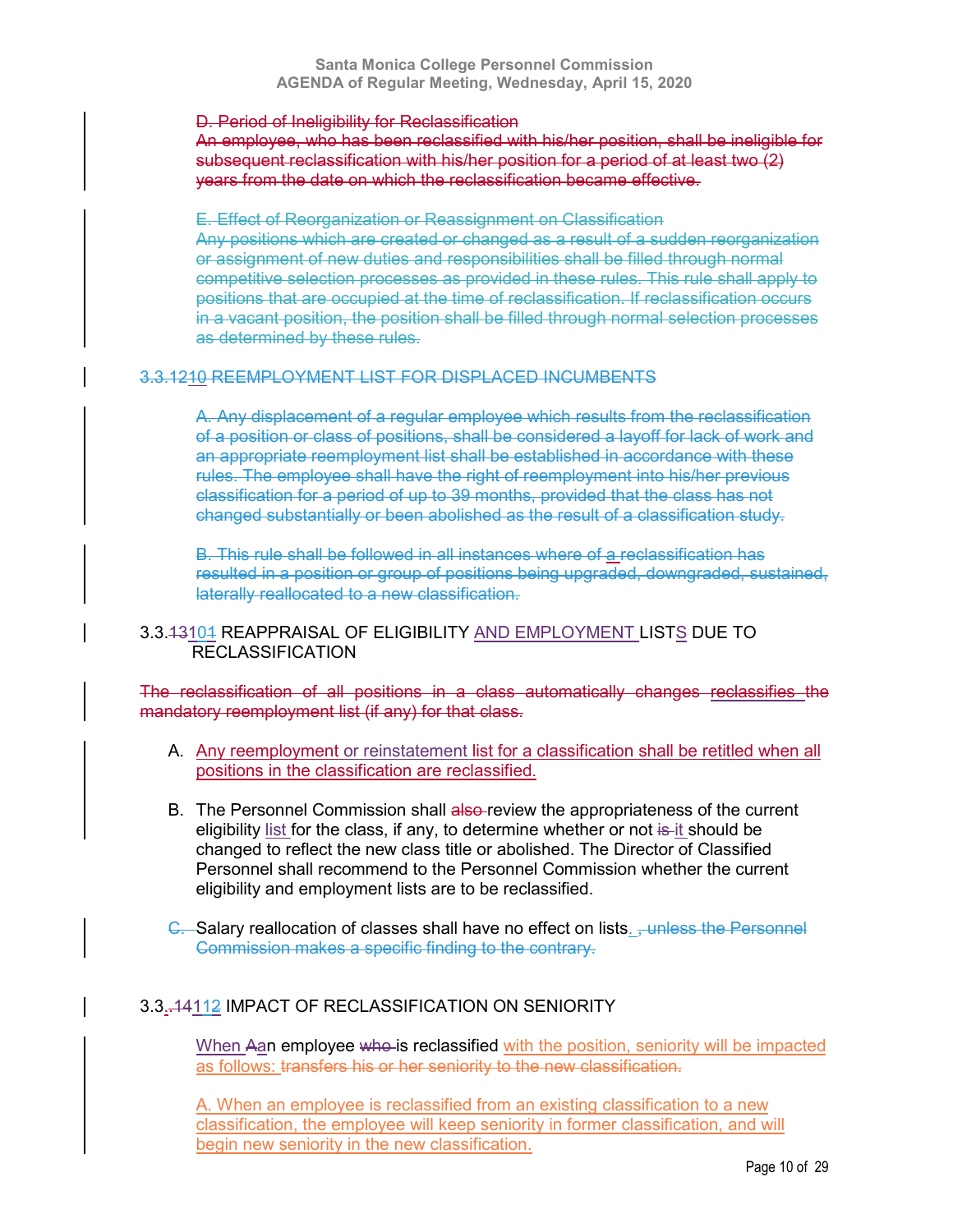B. When an employee is reclassified to a new classification, and whereas the former classification will be abolished, the employee transfers seniority to the new classification.

### **DISPOSITION BY THE COMMISSION** MOTION MADE BY: SECONDED BY: AYES:

NAYS: ABSTENTIONS: Amendments/Comments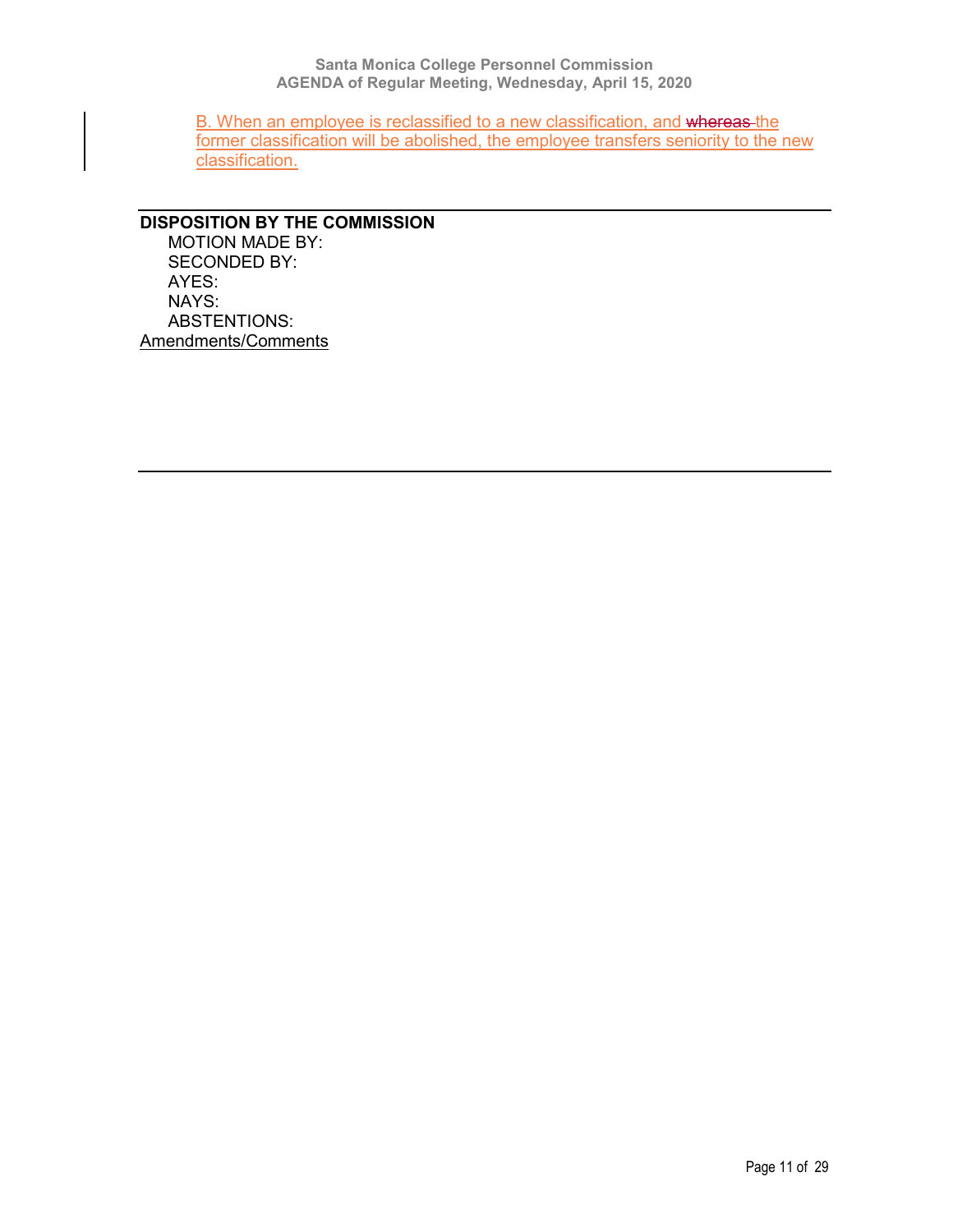SUBJECT: **AMENDMENT TO RULES AND REGULATIONS OF THE CLASSIFIED SERVICE - CHAPTER 9: EMPLOYMENT STATUS – FIRST READING MERIT RULE 9.1.1: PROCEDURE FOR CERTIFICATION OF PAYROLLS MERIT RULE 9.2.1: ASSIGNMENT DATA MERIT RULE 9.2.2: ORIENTATION OF NEW EMPLOYEES** (Note: No formal action will be taken at this meeting.)

- DATE: April 15, 2020
- TO: Members of the Personnel Commission
- FROM: Carol Long, Director of Classified Personnel

Proposed changes to Chapter 9: Merit Rules 9.1.1, 9.2.1, and 9.2.2 are attached for a first reading. Recommendations were developed with input from the Merit Rules Advisory Committee. Goals of these changes include clarifying processes and ensuring compliance with applicable laws and bargaining agreements.

### **CHAPTER IX**

### **EMPLOYMENT STATUS**

| Rule 9.1 | CERTIFICATION OF PAYROLLS (EDUCATION CODE |
|----------|-------------------------------------------|
|          | SECTION 88129)                            |

#### $9.1.1$ PROCEDURE FOR CERTIFICATION OF PAYROLLS

- А. No person shall be appointed to a position in the classified service unless the assignment order is approved by the Personnel Director. The Personnel Director shall certify that the person who was named and the assignment are in accordance with these rules and the provisions of the Education Code.
- The Personnel Director shall audit all changes of В. status for classified employees- and-He/she-shall certify that all changes are in accordance with existing law and these rules.
- C. All time sheets, payroll reports or other financial or employment documents shall be made available to the Personnel Director upon request. He/she-They may audit all payrolls to insure that these assignments are in accordance with the law and these Rules -He/she-and shall immediately notify the Superintendent or his/hertheir designee of any irregularities and attempt to resolve these problems.
- D. When irregularities remain unresolved, the Personnel Director shall notify the Personnel Commission, who which may, after a public hearing, order that no-salary warrant shall thereafter be issued to the employee so appointed, for services rendered after the date of the order be thereafter drawn to the employee.

...........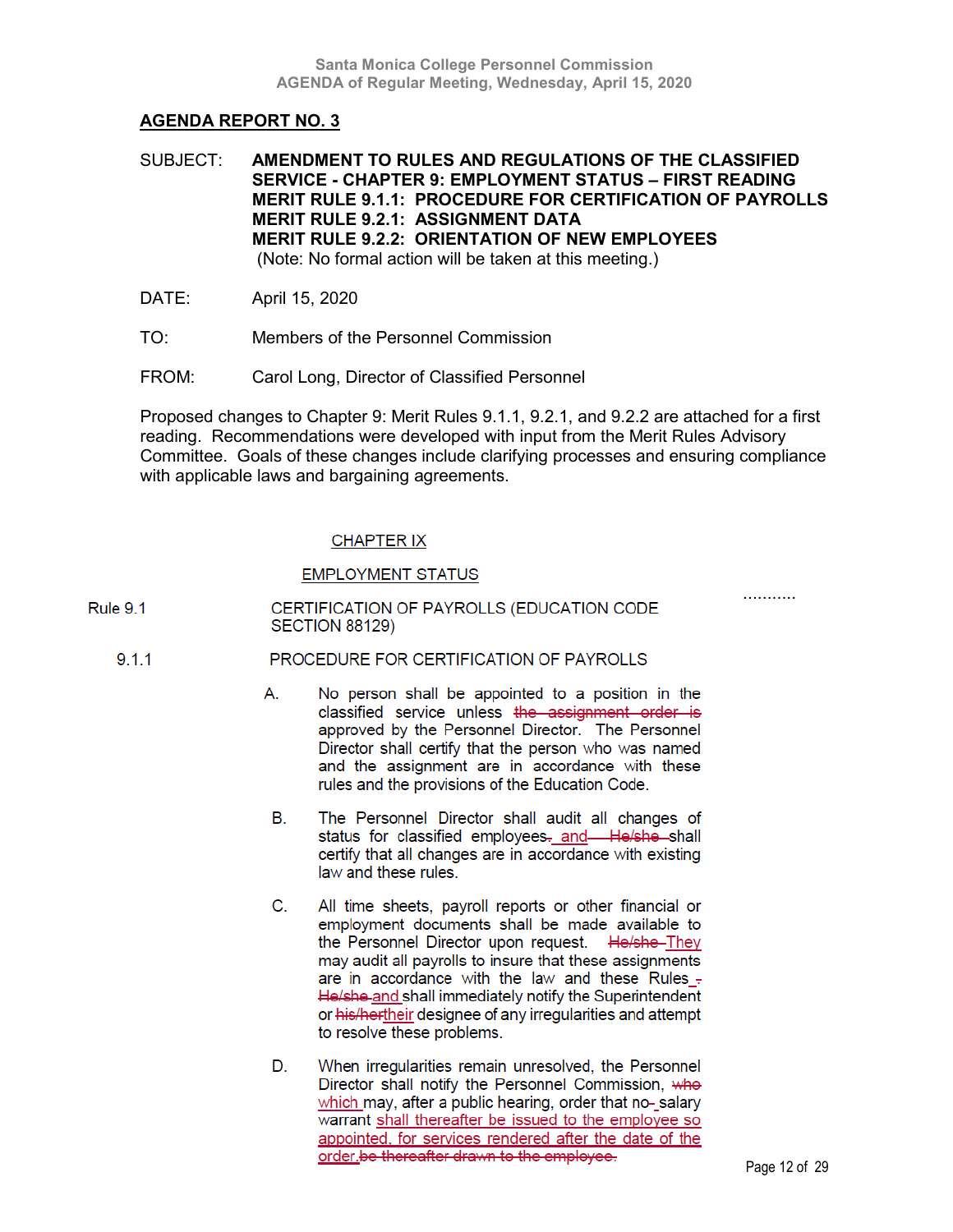**Santa Monica College Personnel Commission AGENDA of Regular Meeting, Wednesday, April 15, 2020 EMPLOYEE ASSIGNMENT** 

Rule 9.2

 $9.2.1$ 

### **ASSIGNMENT DATA**

- Upon initial assignment and upon each change in А. class thereafter, each regular classified employee shall be furnished:
	- $1<sup>1</sup>$ An offer of employment or change of status notice listing his/hertheir salary including the pay period; the hourly daily, monthly, annual, overtime and differential rates of compensation, as applicable; the duty hours, prescribed work week, work year, and work location.
	- A copy of his/hertheir class description and a 2. duty list for his/hertheir position, if available.
	- The terms and conditions of the probationary 3. period, including evaluation procedures and dates.
- В. The employee shall sign an acknowledgement of the -receipt of the information. data: A copy of the document shall be given to the employee, the employee's supervisor and placed in the employee's file.one copy shall be retained by the employee, one copy shall be sent to the employee's supervisor and one copy shall be placed in the employee's file.
- C. The District shall have the right to make reasonable changes in the employee's work schedule. The process for changing the work hours of represented employees is set forth in the applicable bargaining agreement. When such a change is to be made, the supervisor shall notify the employee and the Personnel Director in writing at least five (5) days prior to the effective date of the change.

#### ORIENTATION OF INFORMATION FOR NEW EMPLOYEES  $9.2.2$

Within five (5) working days of Prior to the start А. date of a new assignment,- each employee shall receive a work orientation at which he/she shall be advised of all information relating to their his/her employment status, including specific duty hours, break

### **DISPOSITION BY THE COMMISSION** Amendments/Comments

MOTION MADE BY: SECONDED BY: AYES: NAYS: ABSTENTIONS: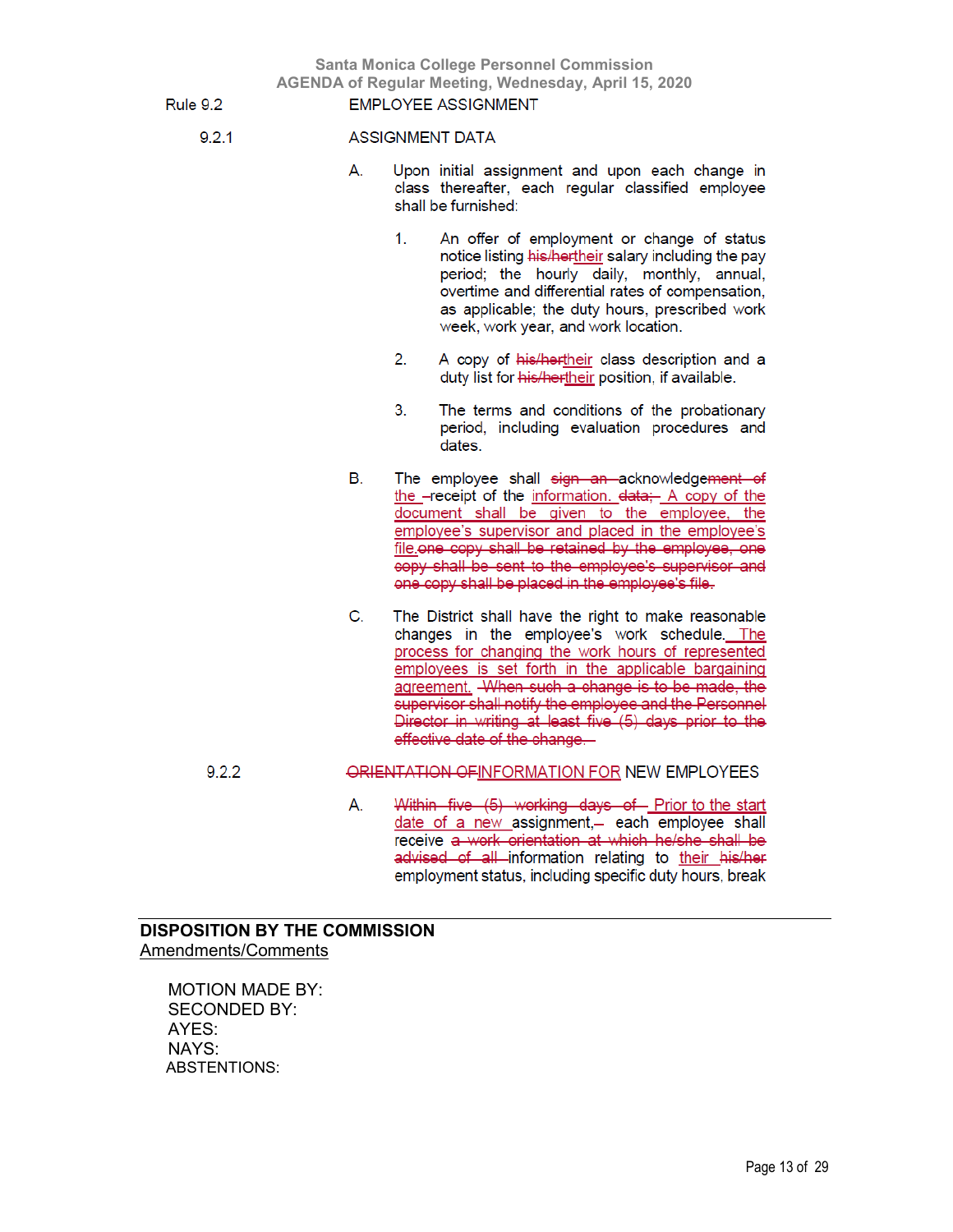| SUBJECT: | <b>RATIFICATION OF ELIGIBILITY LISTS</b>     |
|----------|----------------------------------------------|
| DATE:    | April 15, 2020                               |
| TO:      | Members of the Personnel Commission          |
| FROM:    | Carol Long, Director of Classified Personnel |
| BY.      | José A. Guzmán, Personnel Technician         |
|          |                                              |

| <b>Field of Competition</b><br><b>Class Title</b> |             | <b>Promotional</b> | <b>Total On</b><br>List | <b>Expiration Date</b> |
|---------------------------------------------------|-------------|--------------------|-------------------------|------------------------|
| Senior Career Services Advisor                    | Promotional |                    |                         | 04/01/2021             |

### **DISPOSITION BY THE COMMISSION** Amendments/Comments

MOTION MADE BY: SECONDED BY: AYES: NAYS: ABSTENTIONS: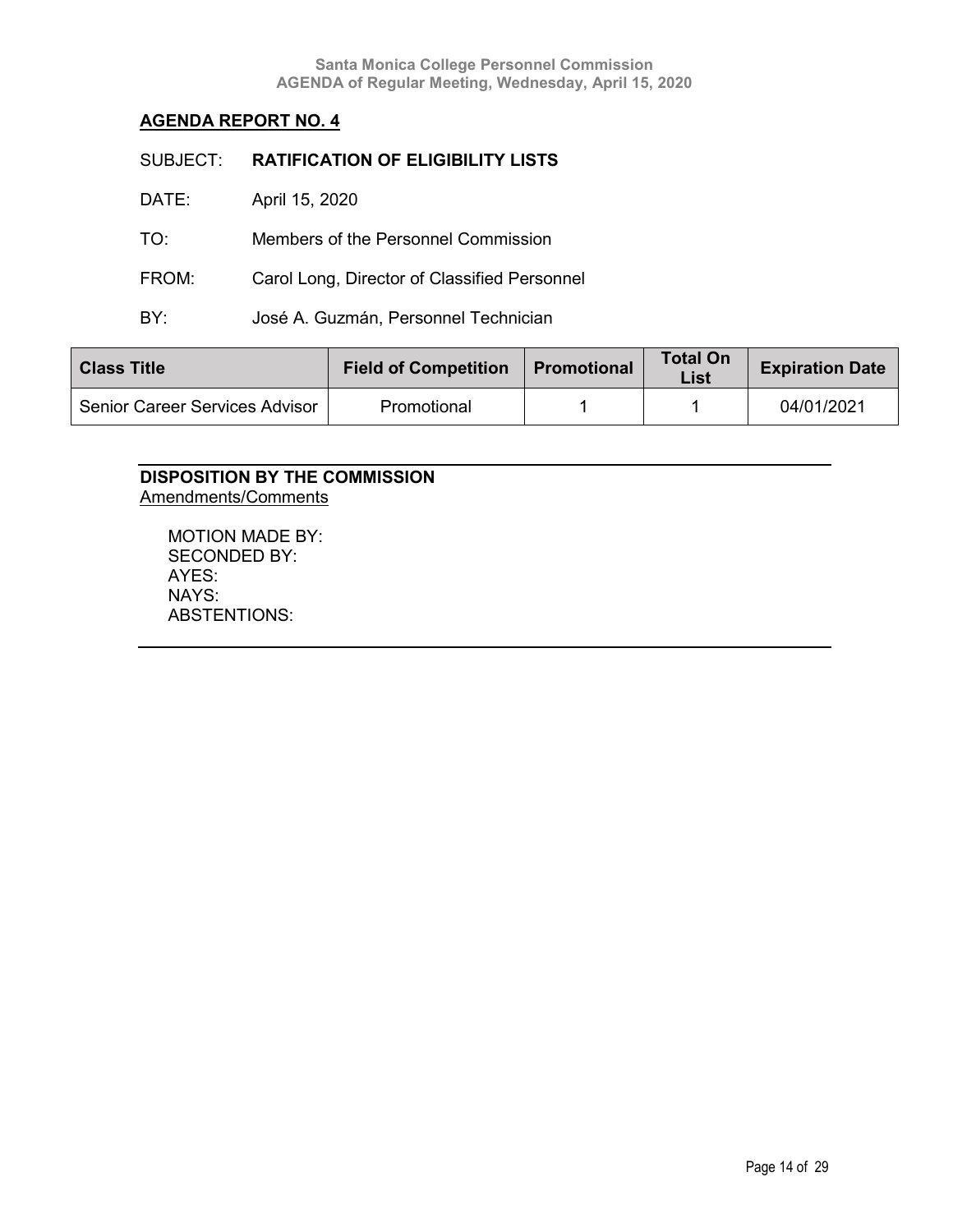### SUBJECT: **EXTENSION OF ELIGIBILITY LISTS:**

- **ADMINISTRATIVE ASSISTANT I**
- **HUMAN RESOURCES SPECIALIST**
- **INFORMATION SYSTEMS SECURITY OFFICER**
- **STUDENT SERVICES ASSISTANT**
- **STUDENT SERVICES SPECIALIST**

DATE: April 15, 2020

- TO: Members of the Personnel Commission
- FROM: Carol Long, Director of Classified Personnel

The Personnel Commission Office is requesting that the following eligibility list(s) be extended as indicated below:

| <b>Classification</b>                          | Original<br><b>Expiration</b><br><b>Date</b> | <b>Current</b><br><b>Expiration</b><br><b>Date</b> | <b>Number of</b><br><b>Candidates</b><br>on List | <b>Number</b><br>Οt<br><b>Ranks</b><br>on List | <b>Proposed</b><br><b>Expiration</b><br><b>Date</b> |
|------------------------------------------------|----------------------------------------------|----------------------------------------------------|--------------------------------------------------|------------------------------------------------|-----------------------------------------------------|
| Administrative Assistant I                     | 5/5/2020                                     | 5/5/2020                                           | 20                                               | 10                                             | 7/5/2020                                            |
| Human Resources Specialist                     | 11/7/2019                                    | 5/7/2020                                           | 24                                               | 9                                              | 7/7/2020                                            |
| <b>Information Systems Security</b><br>Officer | 5/1/2020                                     | 5/1/2020                                           | 6                                                | 5                                              | 7/1/2020                                            |
| <b>Student Services Assistant</b>              | 5/16/2020                                    | 5/16/2020                                          | 13                                               | 9                                              | 11/16/2020                                          |
| <b>Student Services Specialist</b>             | 9/24/2019                                    | 4/18/2020                                          | 27                                               | 8                                              | 7/18/2020                                           |

The Personnel Commission staff believes there are a sufficient number of available eligibles remaining to fill any future vacancies anticipated until the new proposed expiration dates.

### **Merit Rule 6.2.3 (C) Duration of Eligibility List**

### 6.2.3 (C)

B. An eligibility list may be extended by the Personnel Commission for one or more periods, not to exceed a total of two years from the time the list was first established. The personnel Director shall base his/her recommendation for extension of an eligibility list on the following factors:

- 1. a sufficient number of available eligibles remain to fill expected future vacancies;
- 2. the composition of the list reflects appropriate representation of ethnic minorities, underrepresented groups, or non-traditional candidates;
- 3. the field of competition in the occupational area has not changed dramatically.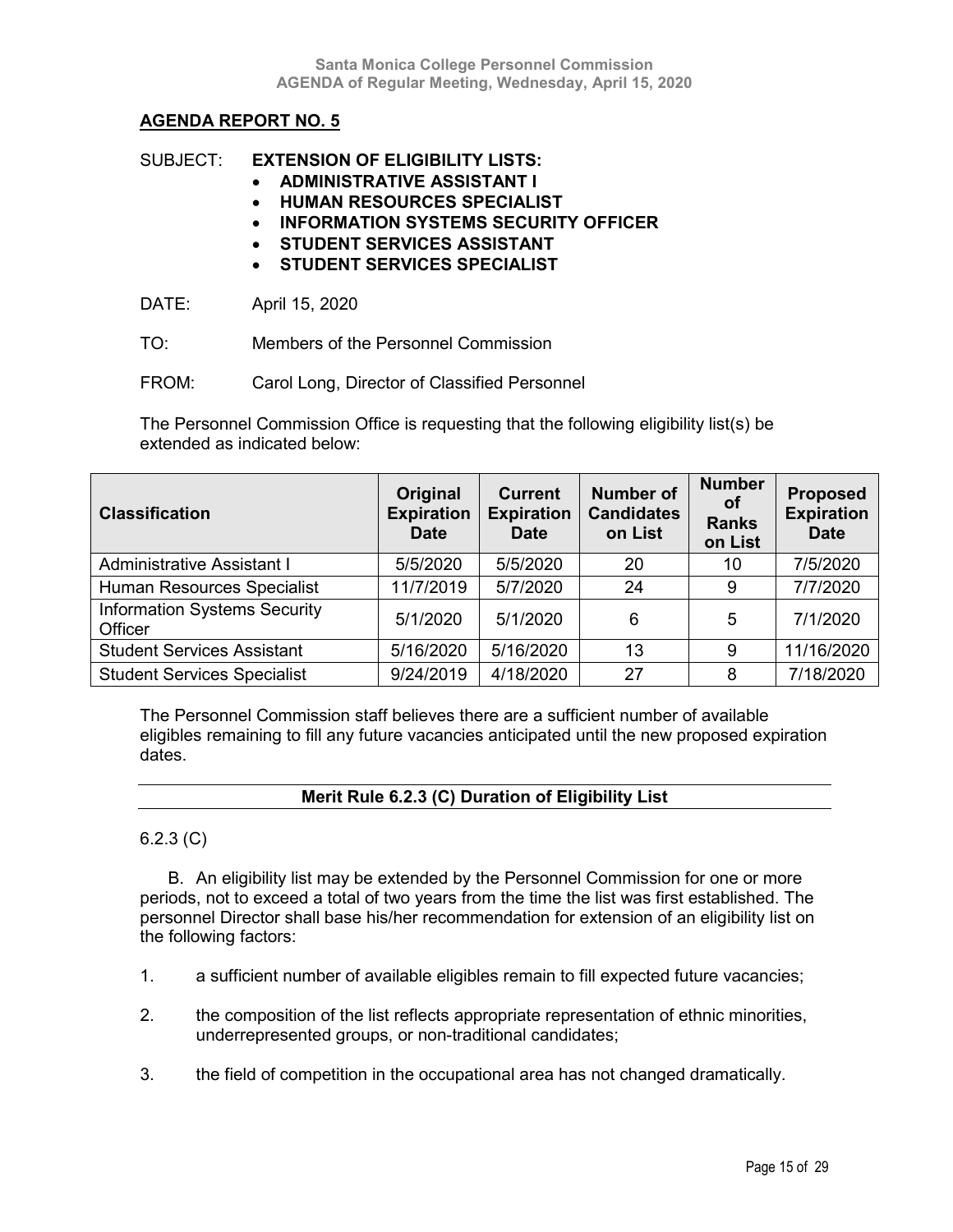### **RECOMMENDATION**

It is recommended that the Personnel Commission approve extending the eligibility list(s) shown above.

### **DISPOSITION BY THE COMMISSION**

MOTION MADE BY: SECONDED BY: AYES: NAYS: ABSTENTIONS:

Amendments/Comments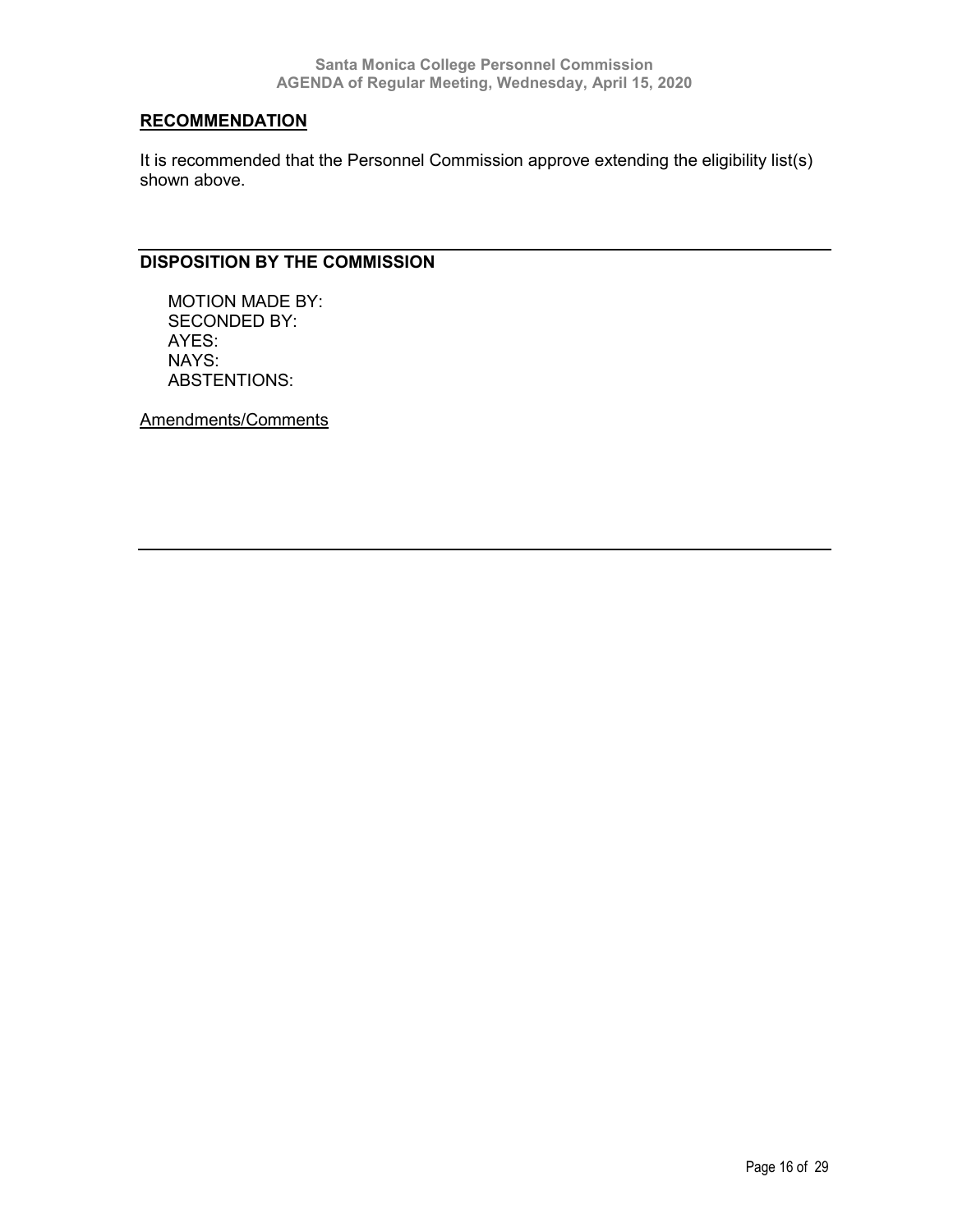| SUBJECT: | <b>RATIFICATION OF LIMITED TERM ASSIGNMENTS</b> |
|----------|-------------------------------------------------|
| DATE:    | April 15, 2020                                  |
| TO:      | Members of the Personnel Commission             |
| FROM:    | Carol Long, Director of Classified Personnel    |
| BY:      | José A. Guzmán, Personnel Technician            |
|          |                                                 |

The Personnel Commission is requesting to ratify the classification of the following Limited Term position pursuant to Section [7.4.2(C)] of the Rules and Regulations of the Classified Service of the Santa Monica Community College District:

| <b>Position Classification</b>                     | <b>Department</b>      | <b>Effective Dates</b> |
|----------------------------------------------------|------------------------|------------------------|
| Administrative Assistant II (1 full-time position) | <b>Health Sciences</b> | 03/16/20 to 06/30/20   |

### **DISPOSITION BY THE COMMISSION**

MOTION MADE BY: SECONDED BY: AYES: NAYS: ABSTENTIONS:

Amendments/Comments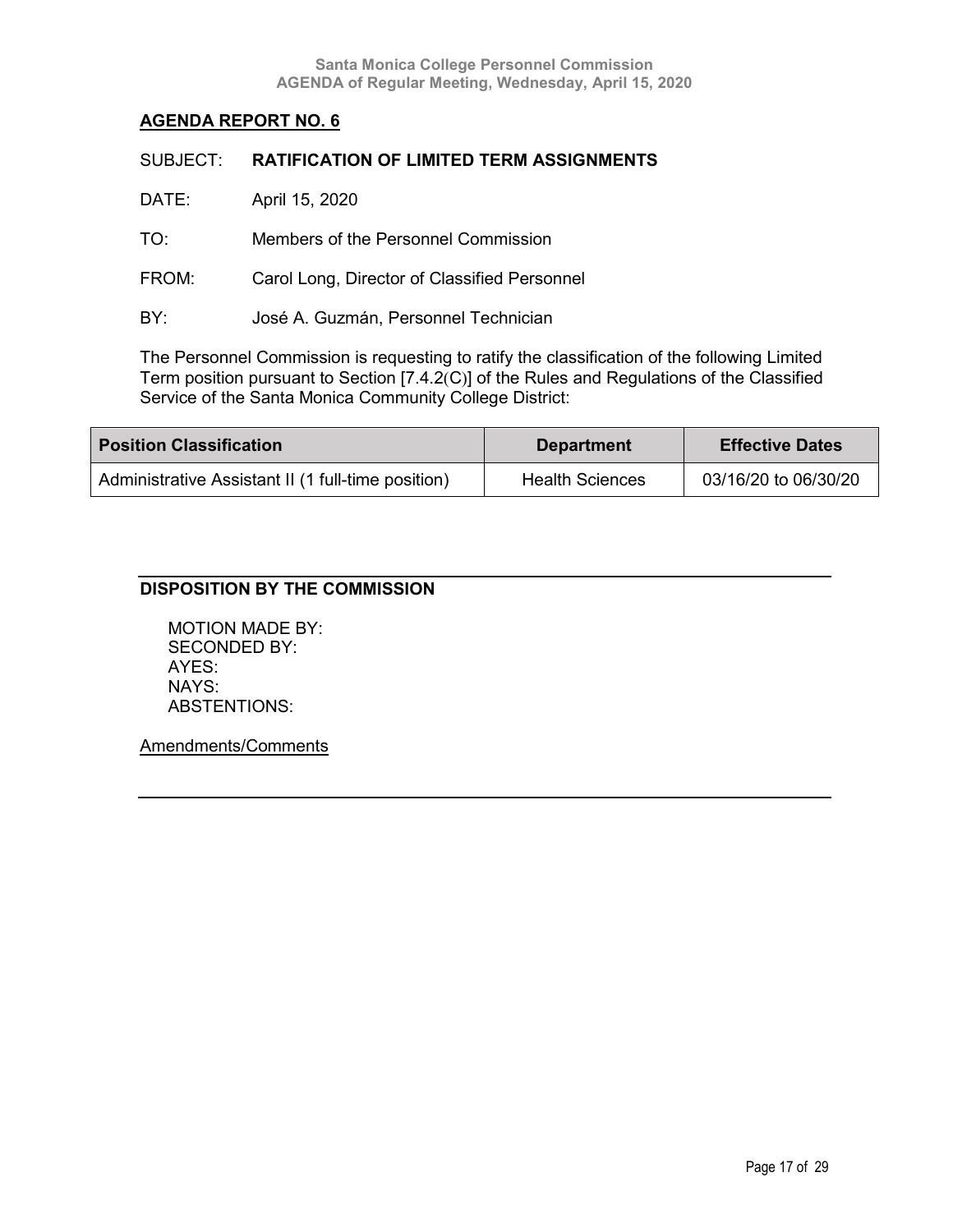| SUBJECT: | <b>RATIFICATION OF WORKING OUT OF CLASS AND</b> |
|----------|-------------------------------------------------|
|          | <b>LIMITED TERM ASSIGNMENTS AND EXTENSIONS</b>  |

- DATE: April 15, 2020
- TO: Members of the Personnel Commission
- FROM: Carol Long, Director of Classified Personnel

It is recommended that the Personnel Commission approve the following Working out of Class and Limited Term assignment(s).

| <b>Name/Permanent Class</b> | <b>Substitute Limited-Term Assignment</b> | <b>Dates of Current Assignment</b> |
|-----------------------------|-------------------------------------------|------------------------------------|
| Jonathan Bice/              | Receiving, Stockroom, and Delivery        | 4/8/2020 to 6/30/2020              |
| Mail Services Worker I      | Worker                                    |                                    |

| <b>Name/Permanent Class</b>                                          | <b>Limited-Term Assignment</b>                              | <b>Dates of Current Assignment</b> |
|----------------------------------------------------------------------|-------------------------------------------------------------|------------------------------------|
| Kathy Kerce/<br><b>Community College</b><br><b>Police Dispatcher</b> | <b>Senior Community College</b><br><b>Police Dispatcher</b> | 4/9/2020 to 6/30/2020              |

### **Merit Rule 7.4 Limited Term (Temporary) Appointments (Education Code Section 88105)**

### 7.4.1 LIMITED TERM POSITIONS DEFINED

- A. Positions established to perform duties which are not expected to exceed six months in one fiscal year shall be designated as temporary limitedterm positions.
- B. Positions established to replace temporarily absent employees shall be designated as substituted limited-term positions.
- 7.4.2 PROCEDURE FOR ESTABLISHMENT OF LIMITED-TERM POSITIONS
	- A. When a temporary or substitute limited-term position is established, the appointing authority shall notify the Director of Classified Personnel in writing of the hours, starting date, and probably length of the assignment. Establishment of limited-term positions shall be subject to ratification by the Board of Trustees at their next regular meeting.
	- B. Substitute limited-term appointments may be made for the duration of the absence of a regular employee but need not be for the full duration of the absence. The appointment may be in the same class as that of the absent employee or the duties may be reduced in level and the appointment may be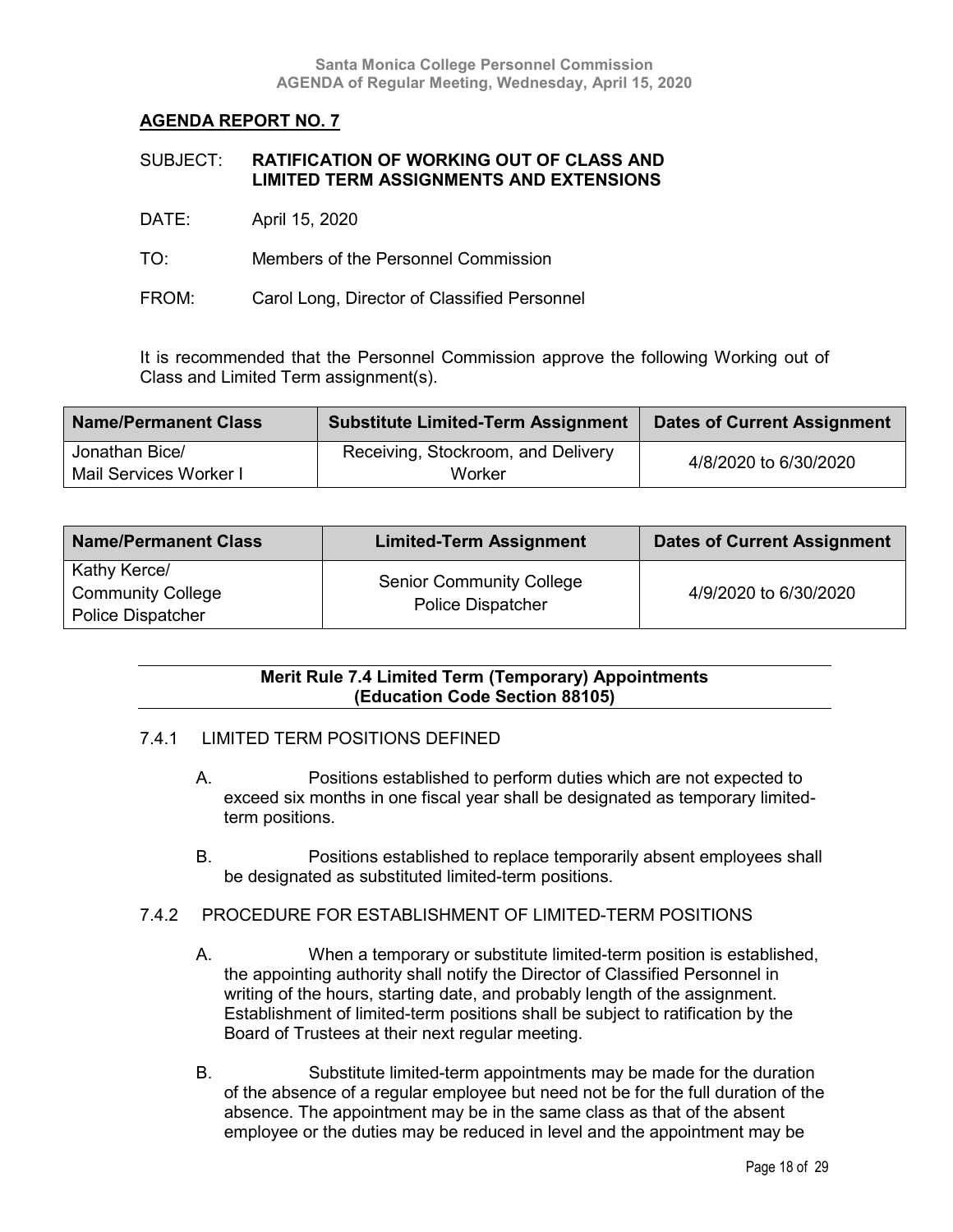made in a lower class. The duration of the appointment shall not exceed the authorized dates of absence of the regular employee.

### **Merit Rule 3.2.10 Working Out of Class (Education Code Section 88010, 88087)**

### 3.2.10

### A. CONCEPT OF WORKING OUT OF CLASSIFICATION

1.Each classified employee shall be required to perform the duties of the position approved by the Board and classified by the Personnel Commission for the class to which he or she is assigned. An employee may be required to perform other related duties consistent with the concept of the classification to which the position is assigned.

2.Classified employees shall not be required to perform duties and responsibilities which are not fixed and prescribed for their positions or are not consistent with the concept of the classification of their current position for any period of time which exceeds five (5) working days within a fifteen (15) calendar day period, or equivalent (i.e., four 10-hour working days within a fifteen (15) calendar day period) except as provided by this rule.

3.Working out of class assignments are designed for temporary situations and shall not be used to place an employee in a long-term or permanent assignment in a higher or different classification. No employee shall be assigned to work out of class beyond the time limits specified in Merit Rule 7.2 (Provisional Appointments) and Merit Rule 7.4 (Limited Term Appointments).

B. Procedure for Supervisor Requesting Approval for Working Out of Class

3.The Director of Classified Personnel will advise the Office of Human Resources of the findings and shall present those findings, including the recommended pay differential, to the Personnel Commission for approval. Confirmation of this approval shall then be sent by the Personnel Commission to the Supervisor and the employee, and forwarded to the Board of Trustees for final approval.

### **Agreement between Santa Monica Community College and CSEA, Chapter 36, Article 11**

- 11.7 Work out of Classification
	- 11.7.1 Definition:

Working out of classification assignments shall not exceed a period of ninety (90) working days per fiscal year and no more than ninety (90) days in any one hundred eighty (180) day period.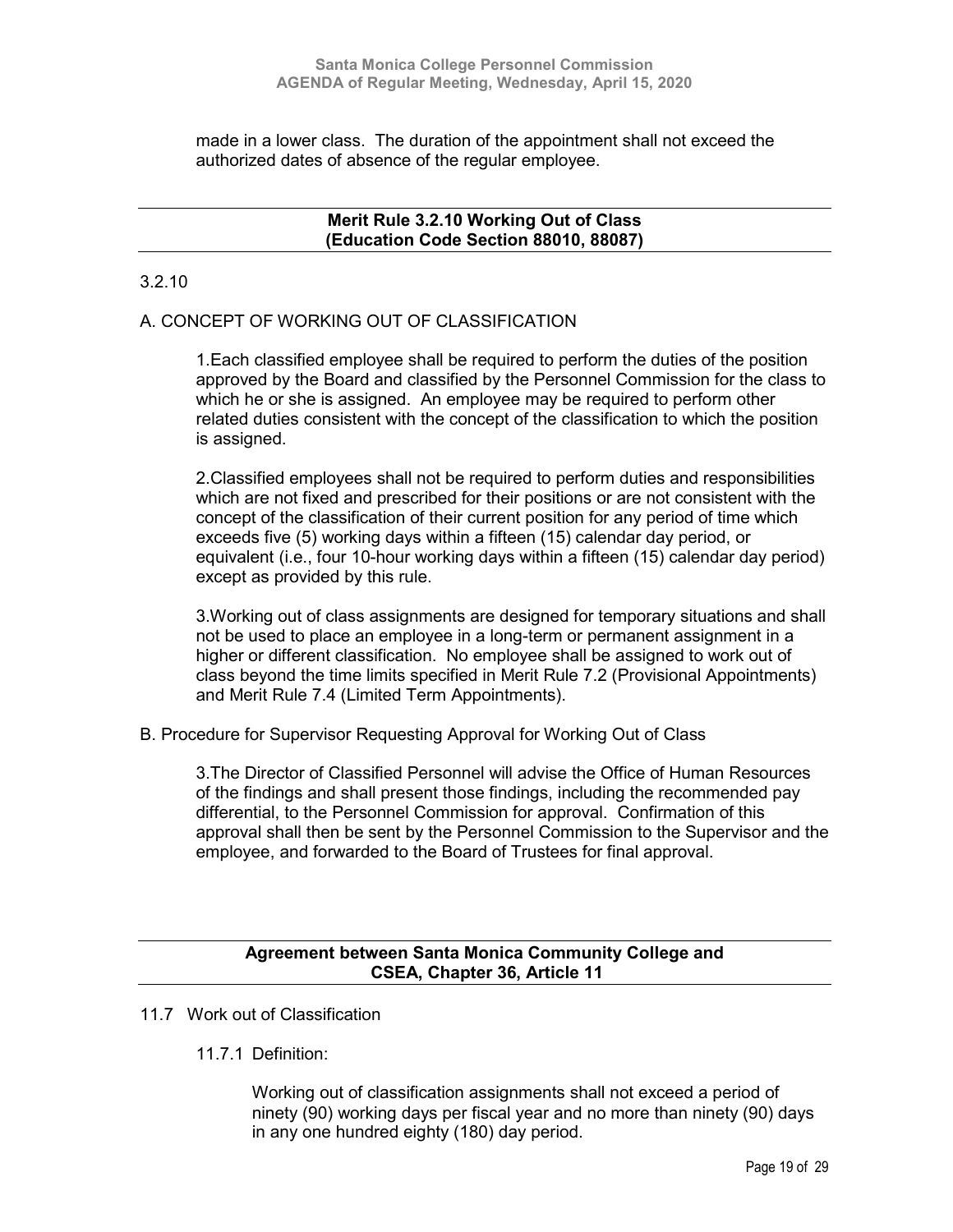### 11.7.3 Compensation:

- a. In the event that an employee is assigned duties at a higher classification as defined above and those duties make up at least fifty percent (50%) of the employee's daily assignments, the employee salary shall be adjusted as set forth in Section 11.4.1.
- b. If those duties make up less than fifty percent (50%) of the employee's daily assignment, the District shall pay the employee equal to one half (1/2) of the stipend that would have been paid under sub division a (above)
- 11.4 Salary on Promotion
	- 11.4.1 When an employee is promoted to a position in a higher salary range, he/she shall receive the next higher dollar amount above his/her present rate of pay, but not less than the minimum of the new salary range. If that amount is less than a one-step (5%) increase, the employee shall be placed at the next higher step over that authorized above.

### **RECOMMENDATION**

It is recommended that the Personnel Commission approve the request for the substitute limited term assignment and the limited term assignment for the appropriate stipend as indicated under the above applicable sections of CSEA, Chapter 36, Article 11.7, and Merit Rules 3.2.10 and 7.4.

### **DISPOSITION BY THE COMMISSION**

MOTION MADE BY: SECONDED BY: AYES: NAYS: ABSTENTIONS:

Amendments/Comments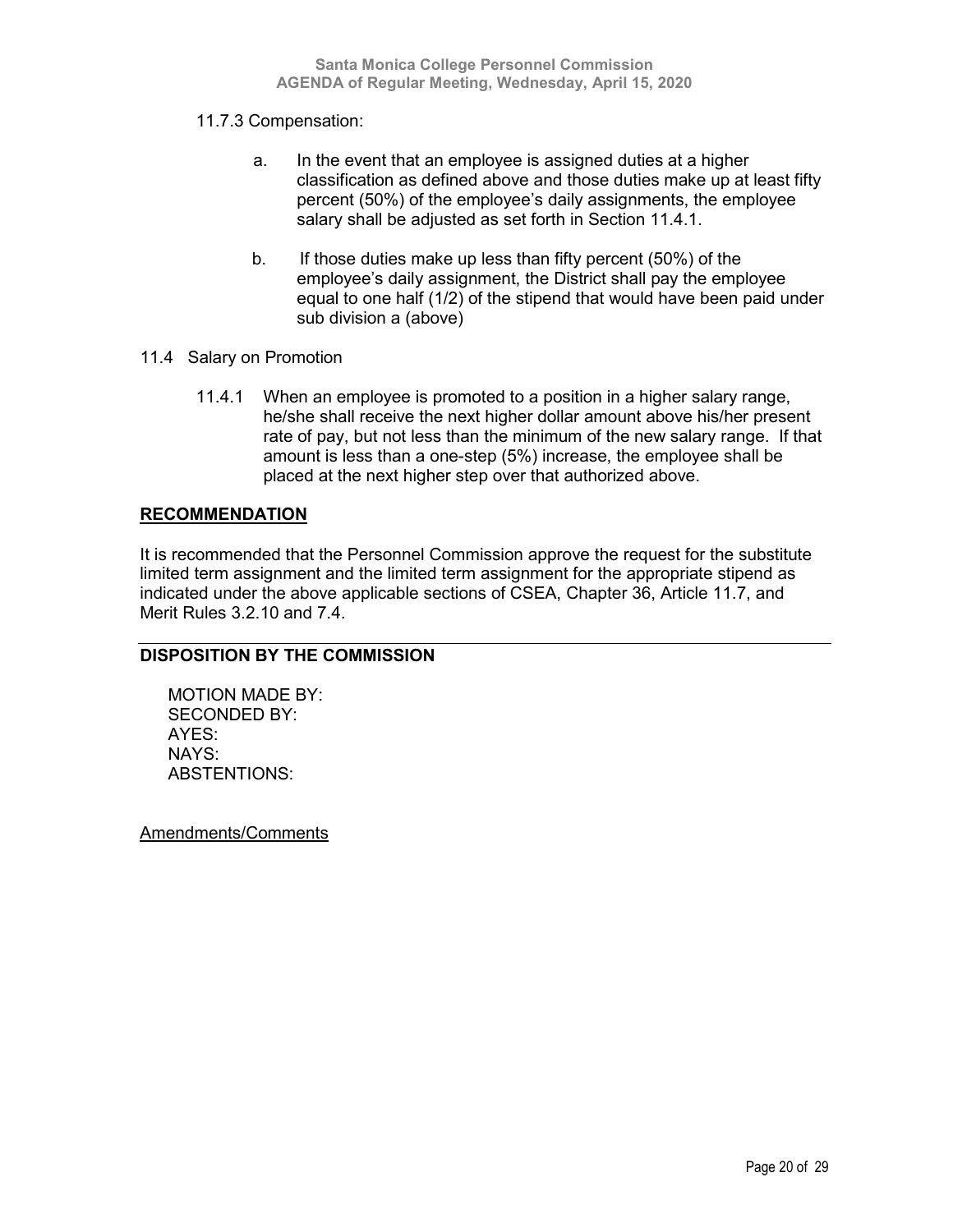- SUBJECT: **APPROVAL OF MINUTES**
- DATE: April 15, 2020
- TO: Members of the Personnel Commission
- FROM: Carol Long, Director of Classified Personnel

Approval of the minutes for the following meetings of the Santa Monica College Personnel Commission:

- **Regular Meeting – March 18, 2020**
- **Special Meeting – April 1, 2020**

### **DISPOSITION BY THE COMMISSION**

MOTION MADE BY: SECONDED BY: AYES: NAYS: ABSTENTIONS:

Amendments/Comments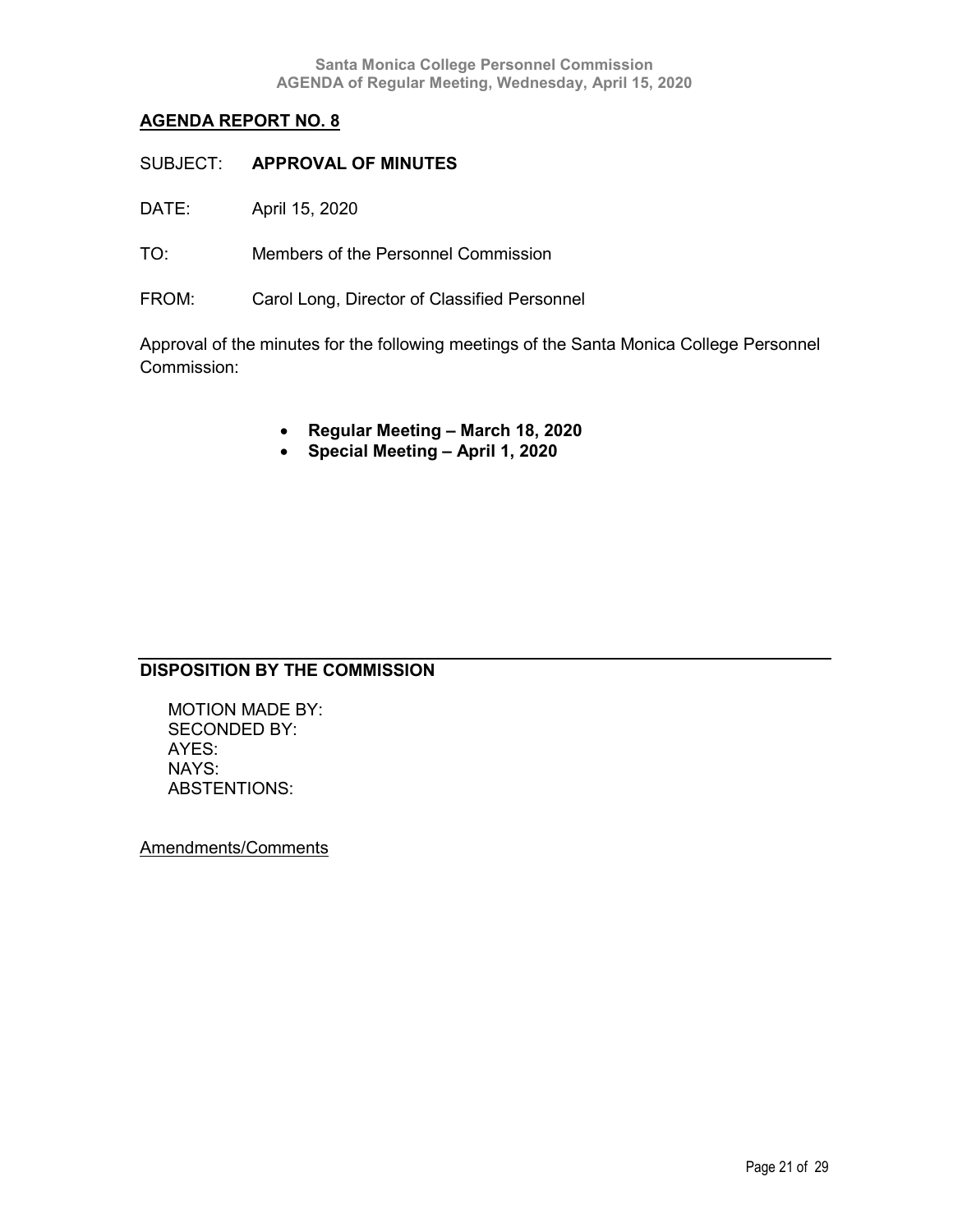| SUBJECT: | ADVISORY ITEM: APPOINTMENTS TO PROVISIONAL ASSIGNMENTS |
|----------|--------------------------------------------------------|
| DATE:    | April 15, 2020                                         |
| TO:      | Members of the Personnel Commission                    |
| FROM:    | Carol Long, Director of Classified Personnel           |
| BY:      | José A. Guzmán, Personnel Technician                   |
|          |                                                        |

The Personnel Commission is advised that the following persons have been appointed to the following provisional assignments, not to exceed 90 working days pursuant to Section 7.2 of the Rules and Regulations of the Classified Service of the Santa Monica Community College District.

| <b>Candidate</b> | <b>Position</b>                                   | <b>Department</b>         | Duration*            |
|------------------|---------------------------------------------------|---------------------------|----------------------|
| Gorman, Kevin    | Academic Computing<br>Laboratory Specialist-CMD   | Center for Media & Design | 03/17/20 to 06/30/20 |
|                  | Khachmanyan, Arshak Stage Construction Technician | Theatre Arts              | 03/09/20 to 06/30/20 |

\*Assignment ending dates may be adjusted as not to exceed 90 working days in a fiscal year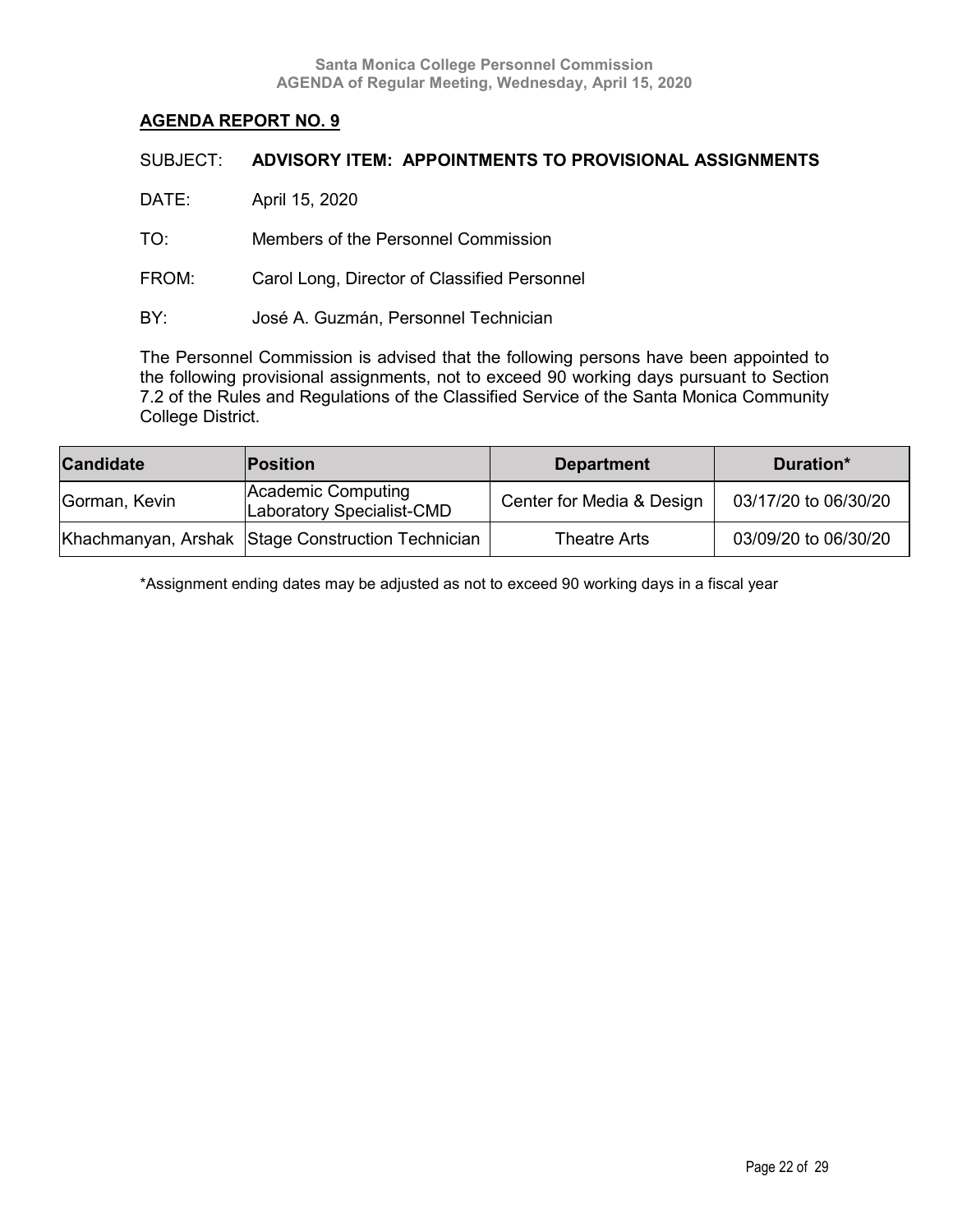| SUBJECT: ADVISORY ITEM:                |
|----------------------------------------|
| APPOINTMENTS TO LIMITED TERM POSITIONS |

DATE: April 15, 2020

TO: Members of the Personnel Commission

FROM: Carol Long, Director of Classified Personnel

BY: José A. Guzmán, Personnel Technician

The Personnel Commission is advised that the following persons have been appointed to the following Limited Term positions from certified eligibility lists pursuant to Section [7.4.3(A)] of the Rules and Regulations of the Classified Service of the Santa Monica Community College District.

| <b>Candidate</b> | <b>Position</b>             | <b>Department</b>      | Duration*            | <b>Eligible List</b><br><b>Date</b> |
|------------------|-----------------------------|------------------------|----------------------|-------------------------------------|
| Ramos, Eugene    | Administrative Assistant II | <b>Health Sciences</b> | 03/16/20 to 06/30/20 | 08/21/19                            |

\*Not to exceed six (6) months or, in case of an appointment in lieu of an absent employee, is not to exceed the authorized absence of that employee.

### *Reference Merit Rule 7.4.3 (A) –Eligibility for Appointment*

*Limited term appointments shall be made from eligibility lists and employment lists in accordance with procedures for regular appointments.*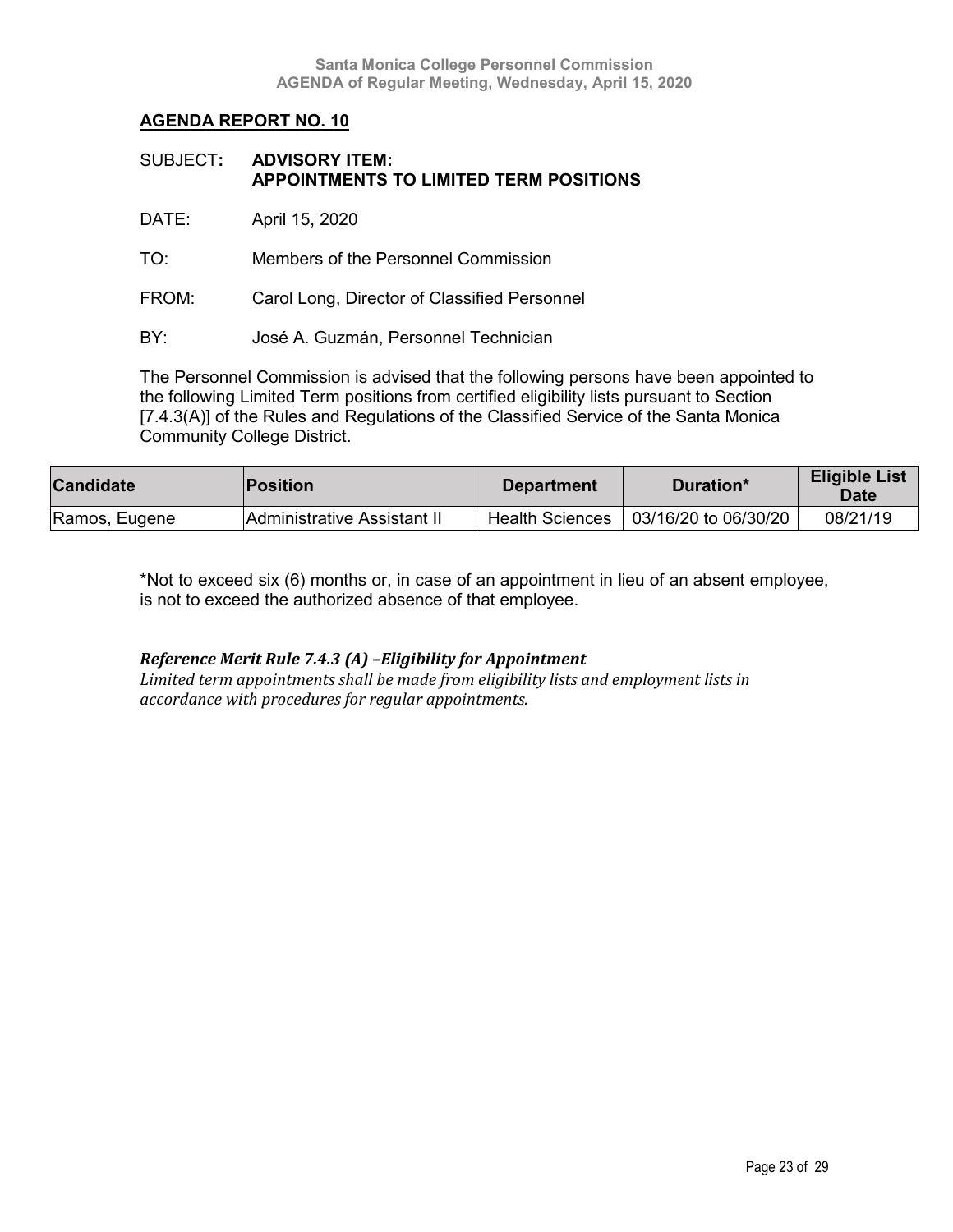| SUBJECT: | <b>CLASSIFICATION AND COMPENSATION STATUS REPORT -</b> |
|----------|--------------------------------------------------------|
|          | <b>INFORMATION ONLY</b>                                |

- DATE: April 15, 2020
- TO: Members of the Personnel Commission
- FROM: Carol Long, Director of Classified Personnel
- BY: José A. Guzmán, Personnel Technician

This item is presented for the Commission's review—no action is required.

See following page for information.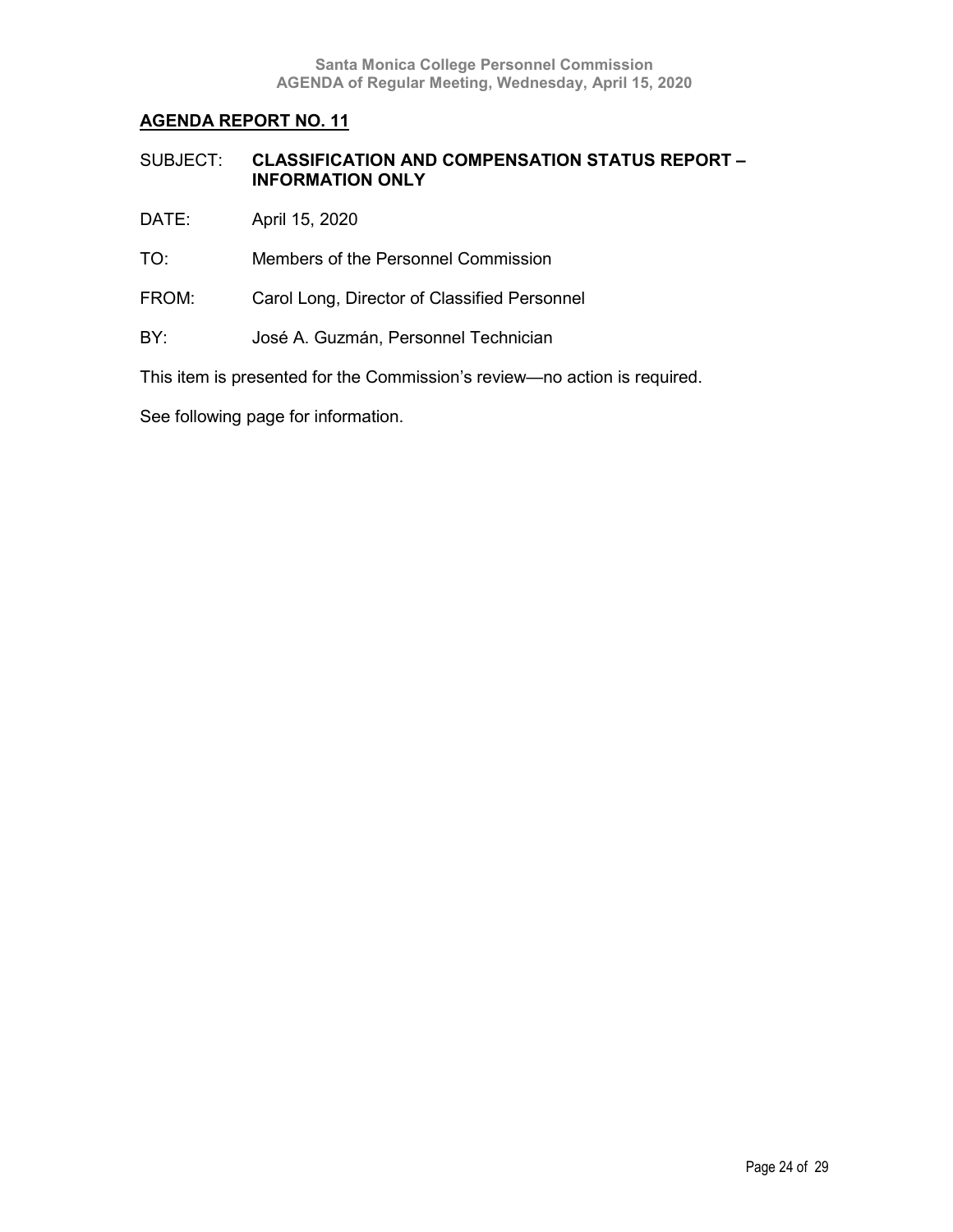| <b>CLASSIFICATION &amp; COMPENSATION STATUS REPORT (In Process)</b>                       |                         |                             |                               |                                   |                            |                                      |                                      |                                |
|-------------------------------------------------------------------------------------------|-------------------------|-----------------------------|-------------------------------|-----------------------------------|----------------------------|--------------------------------------|--------------------------------------|--------------------------------|
| <b>CLASSIFICATION</b>                                                                     | <b>ASSIGNE</b><br>D TO: | <b>STUDY</b><br><b>TYPE</b> | # OF<br><b>INCUMBENT</b><br>S | <b>PDQ</b><br><b>DEADLIN</b><br>Е | <b>JOB</b><br><b>AUDIT</b> | <b>STAKEHOLDE</b><br><b>R REVIEW</b> | <b>STAKEHOLDE</b><br><b>R STATUS</b> | <b>PC</b><br><b>AGEND</b><br>Α |
| Accountant                                                                                | AF                      | Salary                      | Multiple                      | <b>NA</b>                         | <b>NA</b>                  | 12/17/19                             | Senior<br>Management                 |                                |
| Human<br>Resources<br>Analyst -<br>Employee &<br><b>Labor Relations</b><br>(Confidential) | JL                      | Cyclical                    | Multiple                      | 02/02/18                          | 09/19/1<br>8               | 11/21/19                             | Senior<br>Management                 |                                |
| Human<br>Resources<br>Analyst -<br>Leaves &<br><b>Benefits</b>                            | JL                      | Cyclical                    | Single                        | 02/02/18                          | 10/09/1<br>8               | 11/21/19                             | Senior<br>Management                 |                                |
| Journeyman<br>Trade-Electrical                                                            | KM                      | Cyclical                    | Single                        | 05/09/18                          | <b>NA</b>                  | 12/03/19                             | Senior<br>Management                 |                                |
| Journeyman<br>Trade-HVAC                                                                  | KM                      | Cyclical                    | Multiple                      | 05/09/18                          | <b>NA</b>                  | 12/03/19                             | Senior<br>Management                 |                                |
| Journeyman<br>Trade-Plumbing                                                              | KM                      | Cyclical                    | Multiple                      | 05/09/18                          | <b>NA</b>                  | 12/03/19                             | Senior<br>Management                 |                                |
| Journeyman<br>Trade-Welding                                                               | KM                      | Cyclical                    | None                          | 05/09/18                          | <b>NA</b>                  | 12/03/19                             | Senior<br>Management                 |                                |
| Network<br>Administrator                                                                  | JL                      | Reclass                     | Single                        |                                   | 02/28/2<br>0               | 03/31/20                             | Incumbent<br>Review                  |                                |
| Personnel<br>Analyst                                                                      | AG/JL                   | Cyclical                    | Multiple                      | 02/02/18                          | 01/28/1<br>9               | 11/21/19                             | Senior<br>Management                 |                                |
| Administrative<br>Assistant II                                                            | OV                      | Reclass                     | Single                        |                                   | 01/08/2<br>0               |                                      |                                      |                                |
| <b>Financial Aid</b><br>Supervisor                                                        | AF                      | Reclass                     | Single                        | 02/03/20                          | 02/21/2<br>0               |                                      |                                      |                                |
| Instructional<br>Technology<br>Services<br>Manager                                        | JL/JG                   | Reclass                     | Single                        | ΝA                                | 10/21/1<br>9               |                                      |                                      |                                |
| Senior Student<br>Services<br>Specialist-<br>Assessment<br>Services                       | AG/OV                   | Cyclical                    | None                          | $4/18/18*$                        | <b>NA</b>                  |                                      |                                      |                                |
| Deaf and Hard<br>of Hearing<br>Services<br>Supervisor                                     | OV                      | Cyclical                    | Single                        | 03/13/20                          |                            |                                      |                                      |                                |
| Lead Library<br>Assistant-<br>Circulation                                                 | AF                      | Cyclical                    | Single                        | 04/30/20                          |                            |                                      |                                      |                                |
| Lead Library<br>Assistant-<br>Technical<br>Services                                       | AF                      | Cyclical                    | Single                        | 04/30/20                          |                            |                                      |                                      |                                |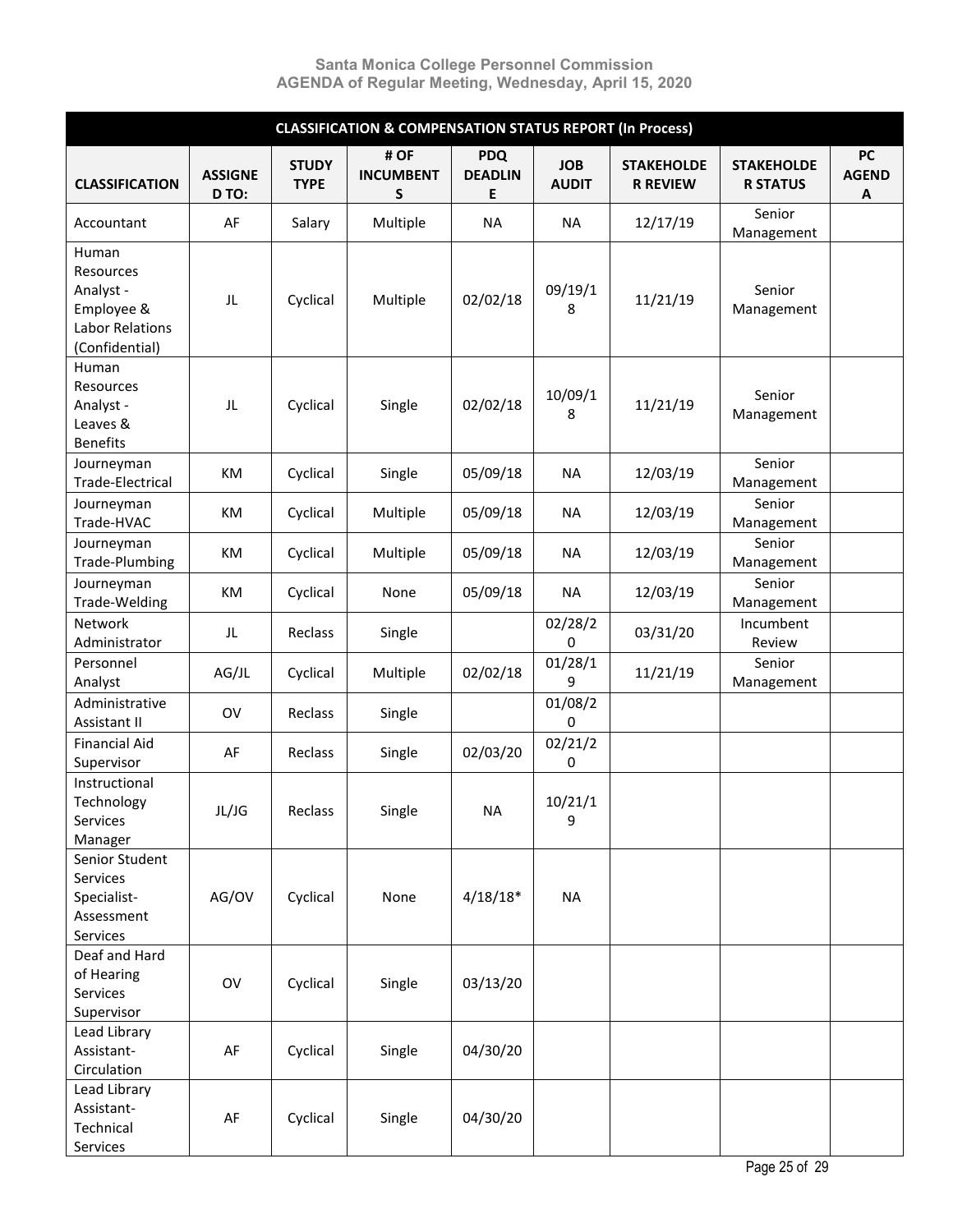|                                                                                    |       |          | AOLNDA OFROGHAF MOOGHIY, WOOHOOOGY, APHF10, 2020 |           |  |  |
|------------------------------------------------------------------------------------|-------|----------|--------------------------------------------------|-----------|--|--|
| Library Assistant                                                                  | AF    | Cyclical | Single                                           | 04/30/20  |  |  |
| Research &<br><b>Planning Analyst</b>                                              | OV    | Cyclical | Single                                           | 04/30/20  |  |  |
| Research<br>Assistant                                                              | OV    | Cyclical | None                                             | <b>NA</b> |  |  |
| Senior Research<br>Analyst                                                         | OV    | Cyclical | Multiple                                         | 04/30/20  |  |  |
| Sign Language<br>Interpreter I                                                     | JL/JG | Cyclical | None                                             | <b>NA</b> |  |  |
| Sign Language<br>Interpreter II                                                    | JL/JG | Cyclical | None                                             | <b>NA</b> |  |  |
| Sign Language<br>Interpreter III                                                   | JL/JG | Cyclical | Multiple                                         | 04/30/20  |  |  |
| Sign Language<br>Interpreter<br>Trainee                                            | JL/JG | Cyclical | None                                             | <b>NA</b> |  |  |
| Skilled<br>Maintenance<br>Worker                                                   | КM    | Cyclical | Multiple                                         | 05/09/18  |  |  |
| Skilled<br>Maintenance<br>Worker II                                                | KM    | Cyclical | Multiple                                         | 05/09/18  |  |  |
| Accompanist-<br>Dance                                                              | JG    | Cyclical | None                                             |           |  |  |
| Accompanist-<br>Performance                                                        | JG    | Cyclical | Multiple                                         |           |  |  |
| Accompanist-<br>Voice                                                              | JG    | Cyclical | None                                             |           |  |  |
| Administrative<br>Assistant I                                                      | KM    | Reclass  | Single                                           |           |  |  |
| Instructional<br>Technology<br>Services<br>Manager-<br>Entertainment<br>Technology | JL    | Reclass  | Single                                           |           |  |  |
| <b>Student Services</b><br>Clerk                                                   | КM    | Reclass  | Single                                           |           |  |  |
| <b>Student Services</b><br>Specialist                                              | OV    | Cyclical | Multiple                                         |           |  |  |

*\*Extension*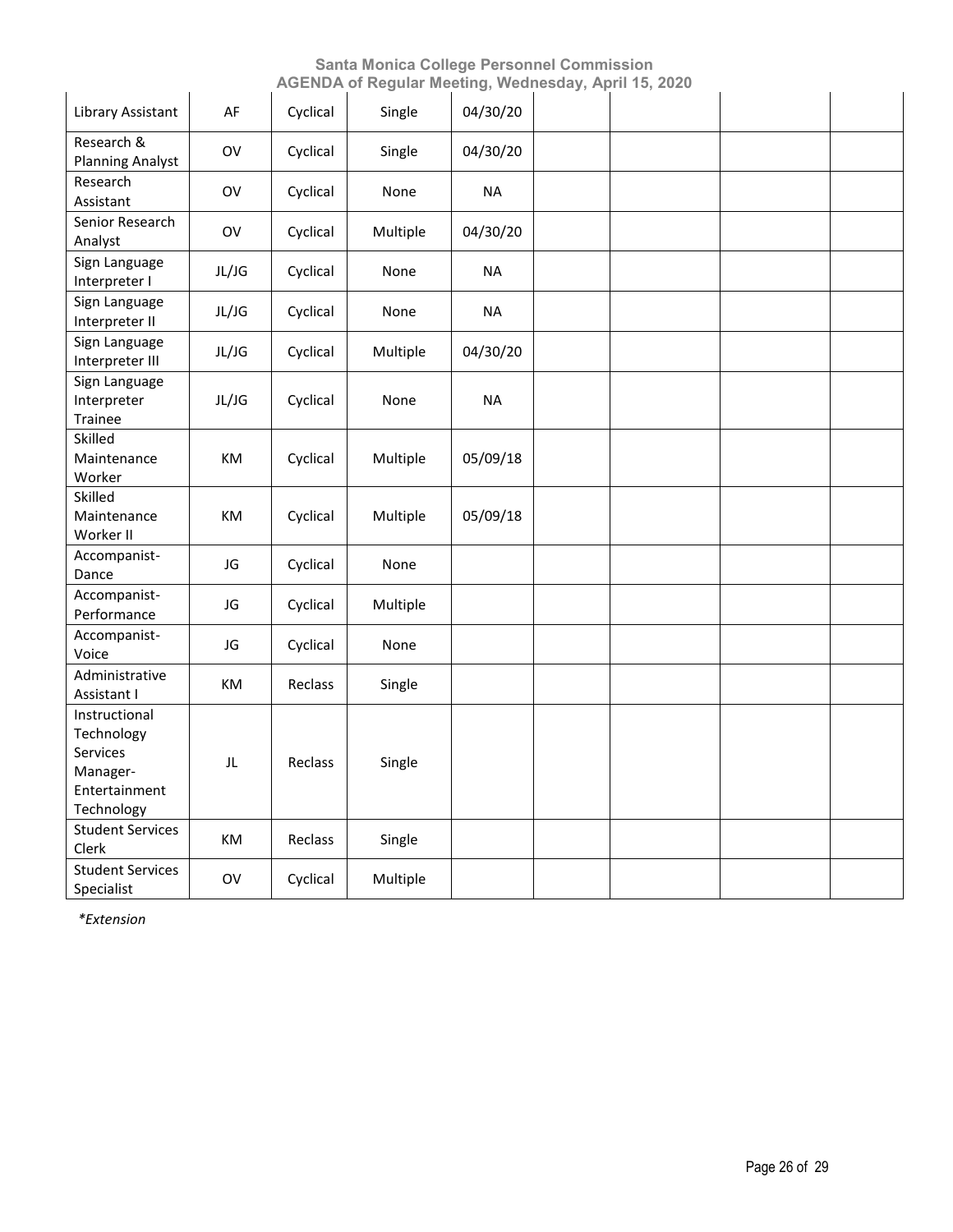|                                                         |                         |                             | <b>CLASSIFICATION &amp; COMPENSATION STATUS REPORT (On Hold)</b> |                                   |                            |                                      |                                      |                                |
|---------------------------------------------------------|-------------------------|-----------------------------|------------------------------------------------------------------|-----------------------------------|----------------------------|--------------------------------------|--------------------------------------|--------------------------------|
| <b>CLASSIFICATION</b>                                   | <b>ASSIGNE</b><br>D TO: | <b>STUDY</b><br><b>TYPE</b> | # OF<br><b>INCUMBENT</b><br>S                                    | <b>PDQ</b><br><b>DEADLIN</b><br>E | <b>JOB</b><br><b>AUDIT</b> | <b>STAKEHOLDE</b><br><b>R REVIEW</b> | <b>STAKEHOLDE</b><br><b>R STATUS</b> | <b>PC</b><br><b>AGEND</b><br>A |
| Course<br>Materials Buyer                               |                         | Cyclical                    | Single                                                           | 12/08/16                          | 03/22/1<br>$\overline{7}$  | 06/05/17                             | Incumbent                            |                                |
| Assistant<br>Director of<br>Human<br>Resources          |                         | Cyclical                    | None                                                             | 02/02/18                          |                            |                                      |                                      |                                |
| Compliance<br>Administrator/<br>Title IX<br>Coordinator |                         | Cyclical                    | Single                                                           | 02/02/18                          |                            |                                      |                                      |                                |
| Director of<br>Human<br><b>Resources</b>                |                         | Cyclical                    | Single                                                           | 02/02/18                          |                            |                                      |                                      |                                |
| Employee<br><b>Benefits</b><br>Coordinator              |                         | Cyclical                    | Single                                                           | 02/02/18                          |                            |                                      |                                      |                                |
| Employee<br><b>Benefits</b><br>Specialist               |                         | Cyclical                    | None                                                             | <b>NA</b>                         | <b>NA</b>                  |                                      |                                      |                                |
| Network<br>Communication<br>s Manager                   | OV/JL                   | Revision<br>s               | Single                                                           | 01/15/19                          | 03/15/1<br>9               |                                      |                                      |                                |

*\*Extension* 

| <b>CLASSIFICATION &amp; COMPENSATION STATUS REPORT (Pending)</b> |                         |                             |                               |                                   |                            |                                      |                                      |                                |
|------------------------------------------------------------------|-------------------------|-----------------------------|-------------------------------|-----------------------------------|----------------------------|--------------------------------------|--------------------------------------|--------------------------------|
| <b>CLASSIFICATION</b>                                            | <b>ASSIGNE</b><br>D TO: | <b>STUDY</b><br><b>TYPE</b> | # OF<br><b>INCUMBENT</b><br>S | <b>PDQ</b><br><b>DEADLIN</b><br>E | <b>JOB</b><br><b>AUDIT</b> | <b>STAKEHOLDE</b><br><b>R REVIEW</b> | <b>STAKEHOLDE</b><br><b>R STATUS</b> | <b>PC</b><br><b>AGEND</b><br>A |
| <b>Career Services</b><br>Advisor                                | <b>OV</b>               | Revision<br>S               | Single                        |                                   |                            |                                      |                                      |                                |
| Classification &<br>Compensation<br>Manager                      |                         | Cyclical                    | Single                        | 02/02/18                          |                            |                                      |                                      |                                |
| Director of<br>Classified<br>Personnel                           |                         | Cyclical                    | Single                        | 02/02/18                          |                            |                                      |                                      |                                |
| Senior Career<br>Services Advisor                                | <b>OV</b>               | Revision<br>s               | Multiple                      |                                   |                            |                                      |                                      |                                |
| Supervising<br>Personnel<br>Analyst                              |                         | Cyclical                    | Single                        | 02/02/18                          |                            |                                      |                                      |                                |

*\*Extension*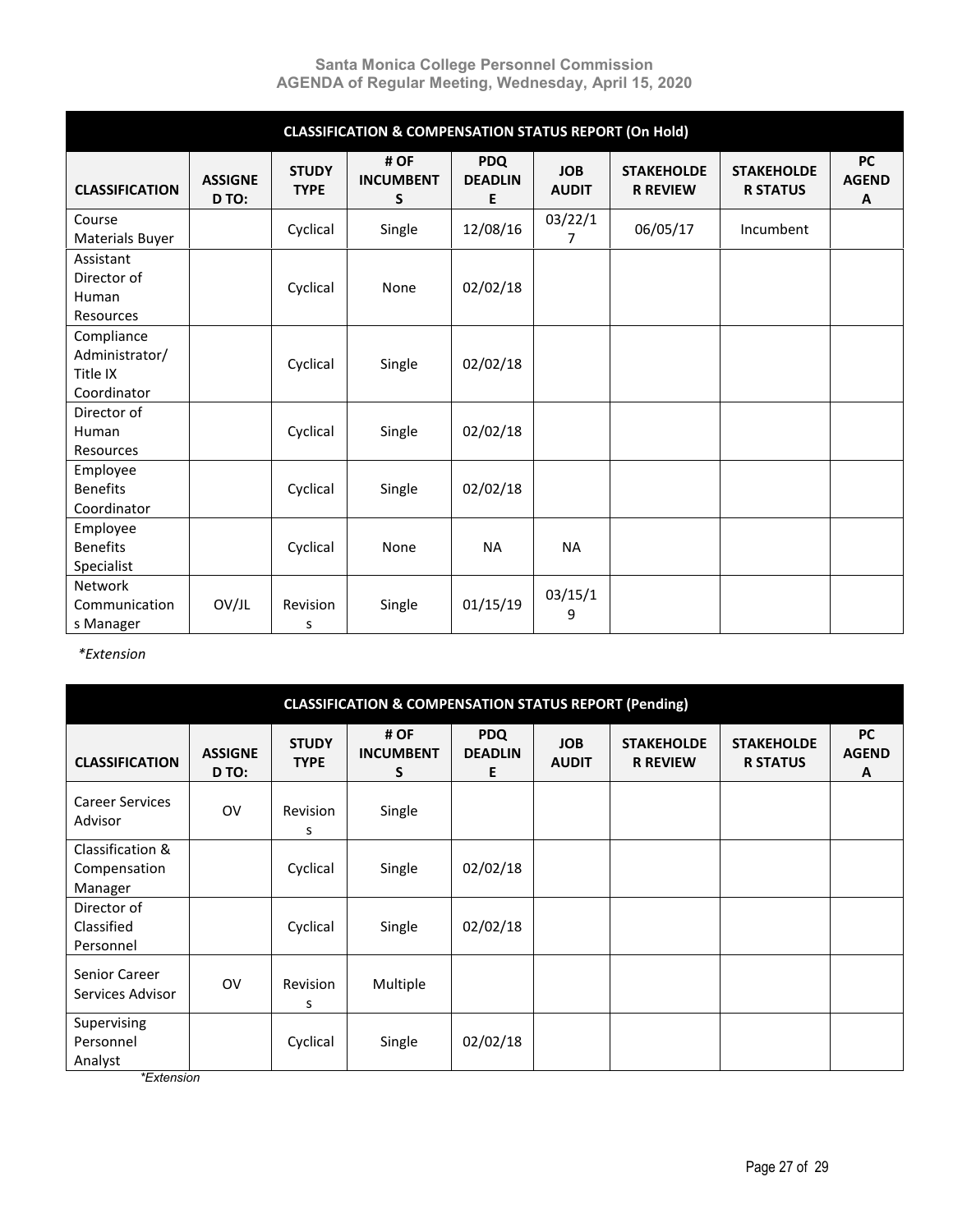| SUBJECT: | <b>RECRUITMENT AND EXAMINATION STATUS REPORT -</b> |
|----------|----------------------------------------------------|
|          | <b>INFORMATION ONLY</b>                            |

- DATE: April 15, 2020
- TO: Members of the Personnel Commission
- FROM: Carol Long, Director of Classified Personnel
- BY: José A. Guzmán, Personnel Technician

This item is presented for the Commission's review—no action is required.

| <b>Recruitment and Examination Status Report</b> |              |            |            |               |         |         |         |       |            |        |         |
|--------------------------------------------------|--------------|------------|------------|---------------|---------|---------|---------|-------|------------|--------|---------|
| Classification                                   | <b>Assig</b> | <b>FOC</b> | <b>VAC</b> | <b>Opened</b> | Closed  | Written | T&E     | Perf. | <b>OAI</b> | E-List | Ratif.  |
| Carpenter                                        | <b>KM</b>    | <b>MPO</b> |            | 1/27/20       | 2/18/20 | 3/6/20  |         |       |            |        |         |
| Community College Police Dispatcher              | KM           | o          |            | 3/3/20        | 3/23/20 |         |         |       |            |        |         |
| <b>Enterprise Business Supervisor</b>            | AF           |            |            |               |         |         |         |       |            |        |         |
| <b>Instructional Assistant-English</b>           | JG           | o          |            | 2/7/20        | 3/3/20  |         |         |       |            |        |         |
| Journeyman Trade-HVAC                            | <b>KM</b>    | <b>MPO</b> |            | 3/3/20        | 3/23/20 |         |         |       |            |        |         |
| Recycling Program Specialist                     | <b>KM</b>    | <b>MPO</b> |            | 2/3/20        | 2/25/20 |         |         |       |            |        |         |
| Senior Career Services Advisor                   | <b>OV</b>    | D          |            | 2/26/20       | 3/17/20 |         | 3/18/20 |       |            | 4/2/20 | 4/15/20 |
| Sign Language Interpreter III                    |              | <b>MPO</b> |            |               |         |         |         |       |            |        |         |
| Stage Construction Technician-Lighting           | <b>JG</b>    | <b>MPO</b> |            | 3/5/20        | 3/25/20 |         |         |       |            |        |         |

| erunments: |                    |            |                 |             |                            |            |     |      |               |
|------------|--------------------|------------|-----------------|-------------|----------------------------|------------|-----|------|---------------|
| ition      |                    | <b>FOC</b> | VA <sub>(</sub> | <b>SHAN</b> | <br><br>г о.<br>$\alpha$ . | Do<br>теп. | 0A) | -Lis | $\sim$<br>каш |
|            | <b>START</b><br>טע | <b>MPC</b> | сши             |             |                            |            |     |      |               |

| <b>Upcoming Recruitments</b>                                    |                 |            |            |  |  |  |  |
|-----------------------------------------------------------------|-----------------|------------|------------|--|--|--|--|
| <b>Classification</b>                                           | <b>Assigned</b> | <b>FOC</b> | <b>VAC</b> |  |  |  |  |
| Administrative Assistant I                                      |                 | <b>MPO</b> |            |  |  |  |  |
| <b>Administrative Assistant II</b>                              |                 | P          |            |  |  |  |  |
| <b>Instructional Assistant-ESL</b>                              | On hold         | $\circ$    |            |  |  |  |  |
| <b>Lead Custodian</b>                                           | KМ              | <b>MPO</b> |            |  |  |  |  |
| Lead Receiving, Stockroom, and Delivery Worker                  |                 | P          |            |  |  |  |  |
| <b>Personnel Analyst</b>                                        |                 | P          |            |  |  |  |  |
| Skilled Maintenance Worker II                                   | <b>KM</b>       | P          |            |  |  |  |  |
| <b>Theater Technical Specialist</b>                             |                 | <b>MPO</b> | Temp.      |  |  |  |  |
| Items in bold are pending approval by the Personnel Commission. |                 |            |            |  |  |  |  |
| *Pending approval by the Board of Trustees                      |                 |            |            |  |  |  |  |
|                                                                 |                 |            |            |  |  |  |  |